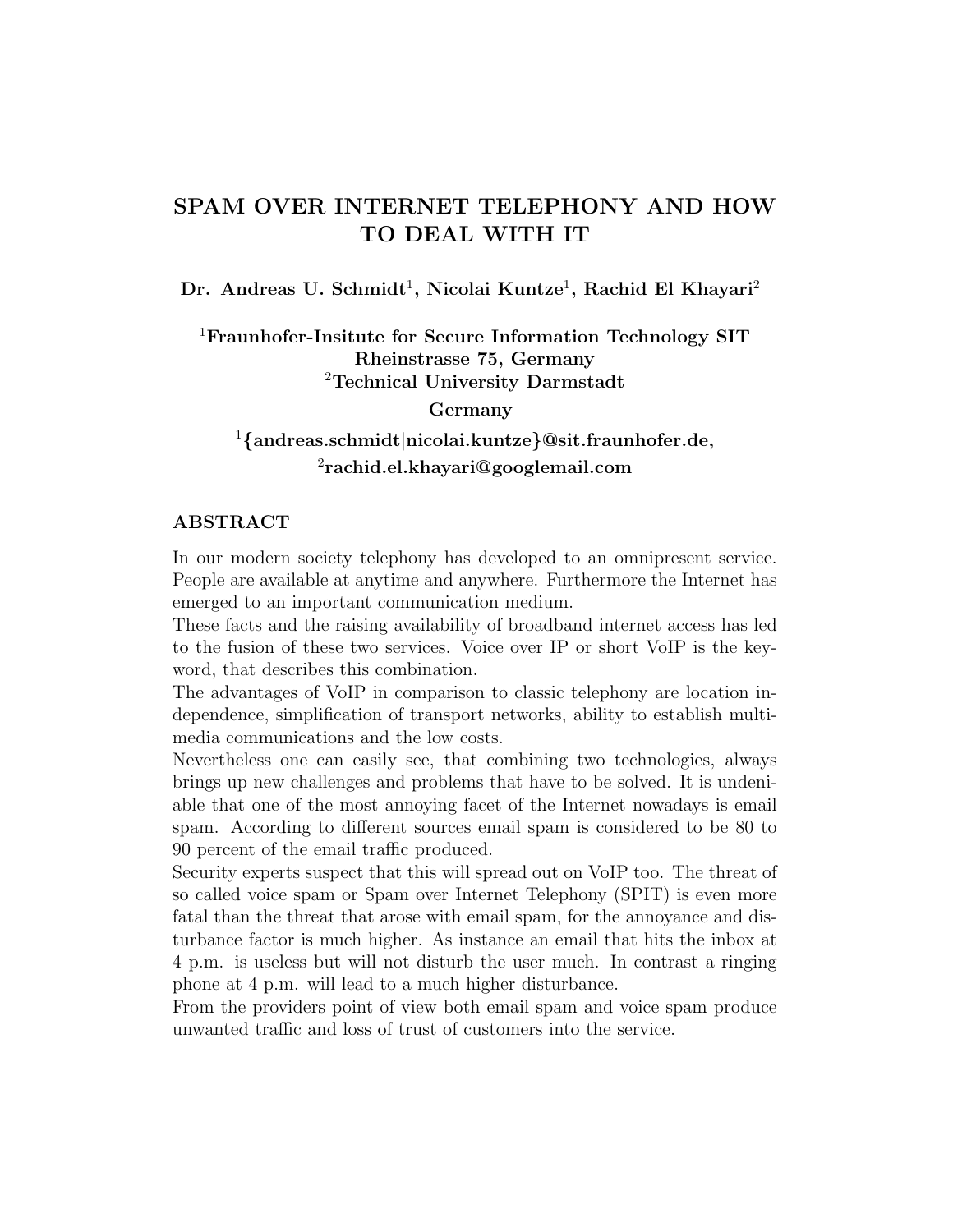In order to mitigate this threat different approaches from different parties have been developed. This paper focuses on state of the art anti voice spam solutions, analyses them and reveals their weak points. In the end a SPIT producing benchmark tool will be introduced, that attacks the presented anti voice spam solutions. With this tool it is possible for an administrator of a VoIP network to test how vulnerable his system is.

# KEY WORDS

SPAM, Internet Telephony, VoIP, SPIT, attack scenarios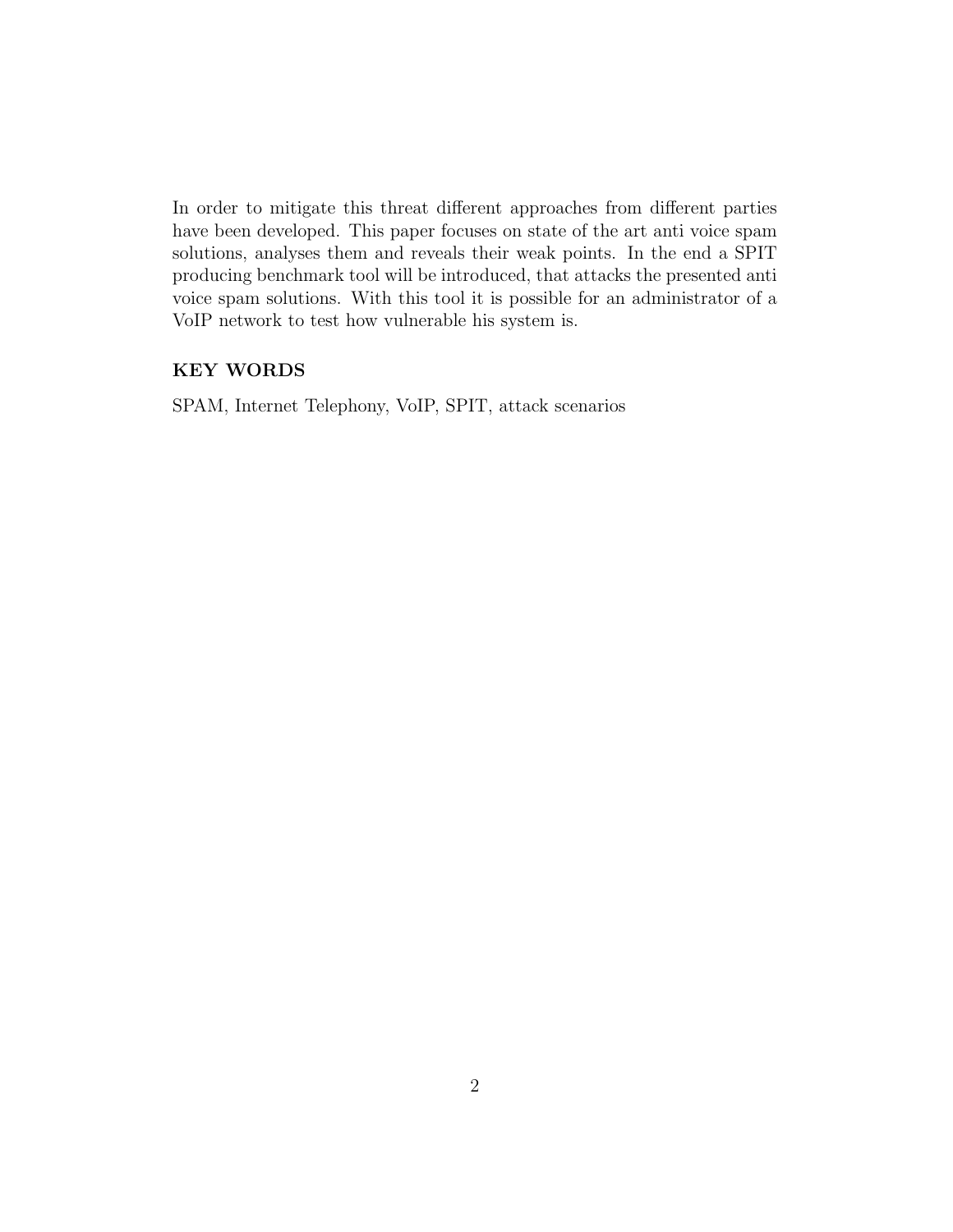# SPAM OVER INTERNET TELEPHONY AND HOW TO DEAL WITH IT

## 1 INTRODUCTION

In the following sections we will discuss the problematic of SPAM over Internet Telephony. The first section will deal with a general SPIT explanation and classification, followed by a scientific SPIT threat analysis.

In the second section the state of the art in SPIT prevention mechanisms will be presented and their weaknesses analysed. In the last section we will take a look at our SPIT benchmark tool (SXSM - SIP XML Scenario Maker) and how this tool can exploit the weaknesses of anti SPIT mechanisms.

# 2 SPIT VERSUS SPAM

The focus of this paper is set on the topic of so called SPAM over Internet Telephony (SPIT). The first aspect to mention is, that although SPIT contains the phrase "SPAM" and has some parallels with email spam, it also has major differences. The similarity is that in both cases senders (or callers) use the Internet to target recipients (or callees) or a group of users, in order to place bulk unsolicited calls [3]. The main difference is that an email arrives at the server before it is accessed by the user. This means that structure and content of an email can be analysed at the server before it arrives at the recipient and so SPAM can be detected before it disturbs the recipient. As in VoIP scenarios delays of call establishment are not wished, session establishment messages are forwarded immediately to the recipients. Besides this fact the content of a VoIP call is exchanged not until the session is already established. In other words if the phone rings it is too late for SPIT prevention and the phone rings immediately after session initiation, while an email can be delayed and even, if it is not delayed, the recipient can decide if he wants to read the email immediately or not.

In addition to these aspects another main difference between spam and SPIT is the fact, that the single email itself contains information, that can be used for spam detection. The header fields contain information about sender, subject and content of the message. A single SPIT call in contradiction is technically indistinguishable from a call in general. A SPIT call is initiated and answered with the same set of SIP messages as any other call.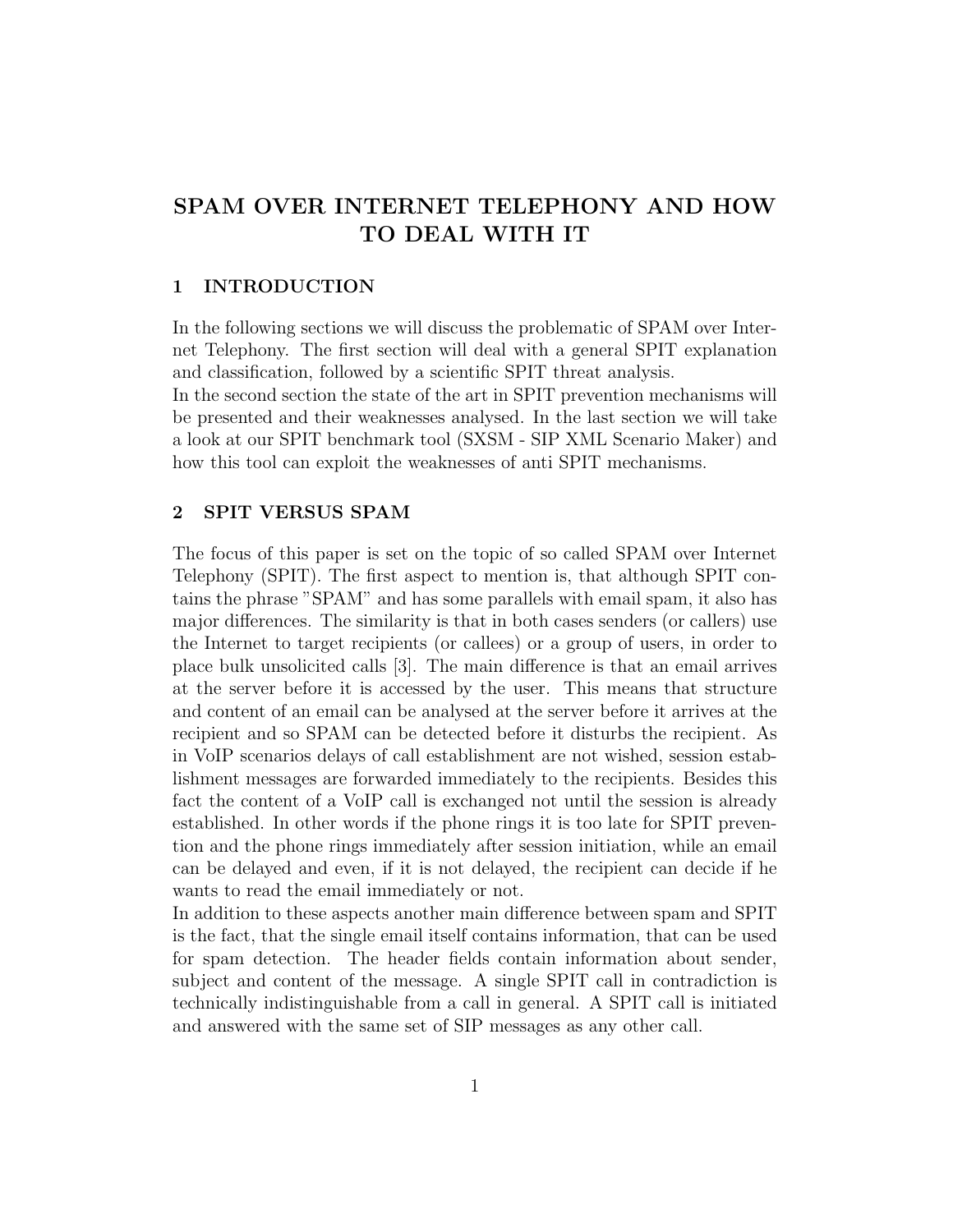## 3 INTUITIVE SPIT DEFINITION

SPIT is described very similar in different publications and the descriptions can be summarised as "unwanted" , "bulk" or "unsolicited" calls. In [2] e.g. SPIT is defined as "unsolicited advertising calls", which is already a special form of SPIT. In [3] SPIT is defined as "transmission of bulk unsolicited messages and calls" which is a more general definition than the first one, as it doesn't characterise the content and includes also messages. Note that with this definition it is not clear, if the term "messages" is used in order to generalise the type of messages that are sent (e.g. "SIP INVITE" or "SIP OPTIONS" messages) or, if it is used in order to include SPAM that is sent over Instant Messages (SPIM = SPAM over Instant Messages). The most precise definition is found in [1] where "Call SPAM" (as the authors call it) is defined as "a bulk unsolicited set of session initiation attempts (e.g., INVITE requests), attempting to establish a voice, video, instant messaging, or other type of communications session". The authors of [1] go even one step further and classify that "if the user should answer, the spammer proceeds to relay their message over the real-time media." and state that this "is the classic telemarketer spam, applied to SIP". We can easily see, that the presented definitions so far are very similar, but differ in their deepness.

## 4 SPIT ANALYSIS

The problem with the definitions above, is that they are either to specific or to general. In order to find a more precise definition, we have to analyse how SPIT is put into execution and what the goal of the initiator of SPIT is.

In practice the initiator of SPIT has the goal to establish a communication session with as much victims as possible in order to transfer a message to any available endpoint. The attacker can fulfil this via three steps. First the systematic gathering of the contact addresses of victims. Second is the establishment of communication sessions with these victims and the third step is the sending of the message.

In the following we will not only discuss, why the process of information gathering is part of the SPIT process, but we will also see that it is the basis of any SPIT attack. In order to contact a victim, the attacker must know the SIP URI of the victim. We can differ permanent SIP URIs (e.g. sip:someone@example.com) and temporary SIP URIs (e.g. sip:someone@192.0.2.5).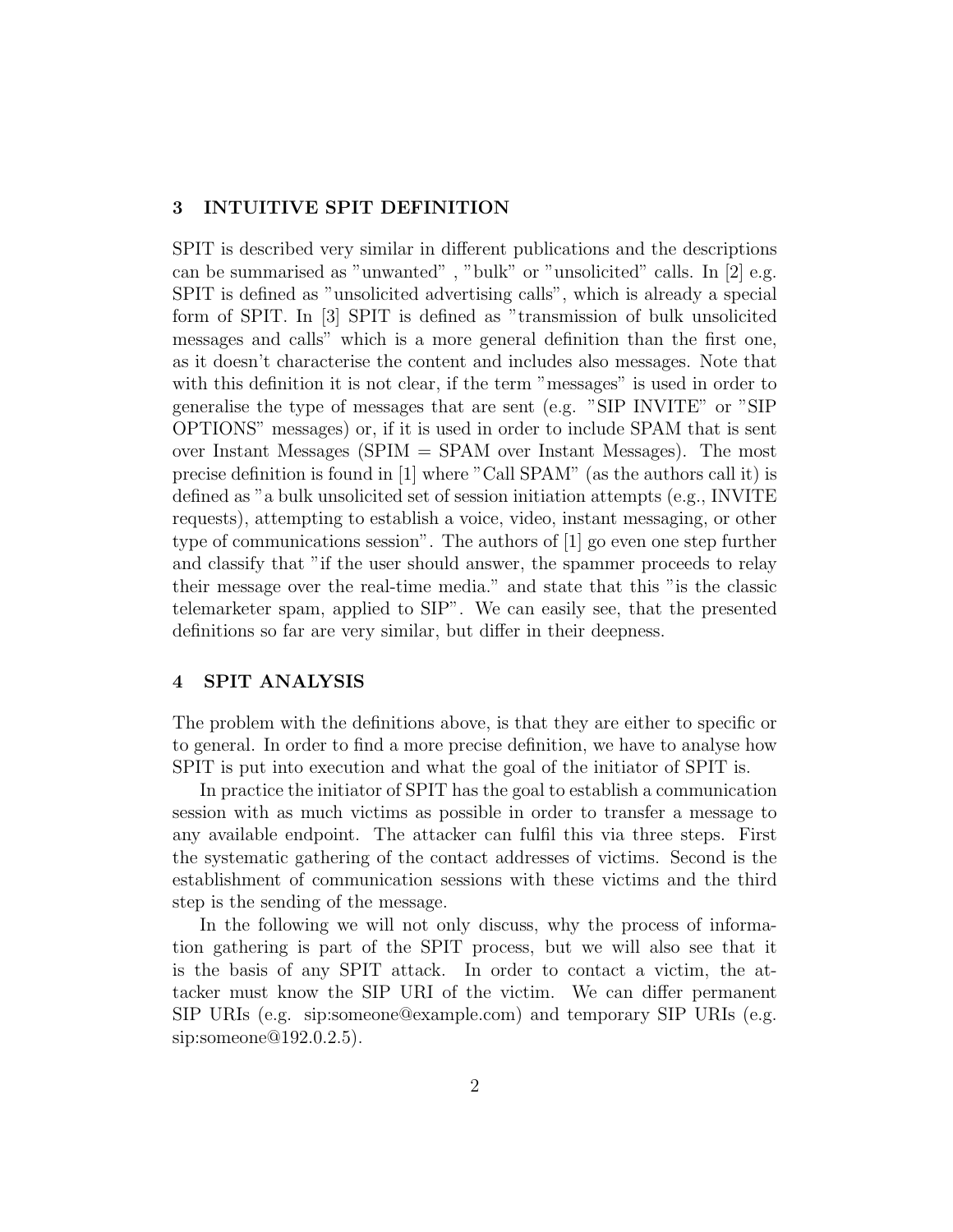#### 4.1 Information gathering

At first we will take a look at information gathering of permanent SIP URIs. If an attacker wants to reach as many victims as possible he must catalogue valid assigned SIP URIs. The premisses for the Scan attack are the possession of at least one valid account and knowledge about the scheme of SIP URIs of the targeted platform (e.g. provider).

Let us assume the attacker has a valid SIP account at SIP provider "example.com" and he wants to scan the provider's network, in order to achieve a list of valid permanent SIP URIs. Let us also assume that the provider "example.com" distributes SIP URIs that correspond to the following scheme: The user name of the SIP URI is a phone number that begins with the digits "555" followed by 4 more random digits. All phone numbers from "5550000" to "5559999" are valid user names of this provider. As the attacker has now knowledge about all valid user names, he must find out which of them are already assigned to customers and which of them are not. The attacker can now step through the whole list of valid SIP URIs and send adequate SIP messages to each URI and receive information about the status of the tested URI. The simplest way is sending an INVITE message to each SIP URI and analyse the answer of the SIP Proxy. If the SIP URI is not assigned, the SIP Proxy may answer with a "404 Not found" response, if the SIP URI is assigned but the user is not registered at the moment, the SIP Proxy may answer with a "480 Temporarily unavailable" response and if the SIP URI is assigned and the user is registered, the call will be established and answered with a "200 OK" response. When the attacker has stepped through the whole list and marked all possible SIP URIs, he has a list of assigned SIP URIs, that can be used for future attacks. Note that it is not necessary that the scan attack must be fulfilled with an INVITE message, we just discussed this way as the simplest way, because it already leads to the desired session establishment. The attacker could also use an OPTIONS request or a REGISTER request and analyse the reaction of the Proxy. Mainly the implementation of the targeted Proxy decides on which message will grant the desired information. Some Proxies e.g. respond to all OPTIONS requests with a "200 OK" message, even in case of an invalid or unassigned SIP URI. Now we will take a look at gathering of temporary SIP URIs. Temporary SIP URIs consist of the user name part and the host part. The user name part is usually a string or a phone number and the host part is the IP, where the endpoint can be reached directly. If an attacker has already generated a list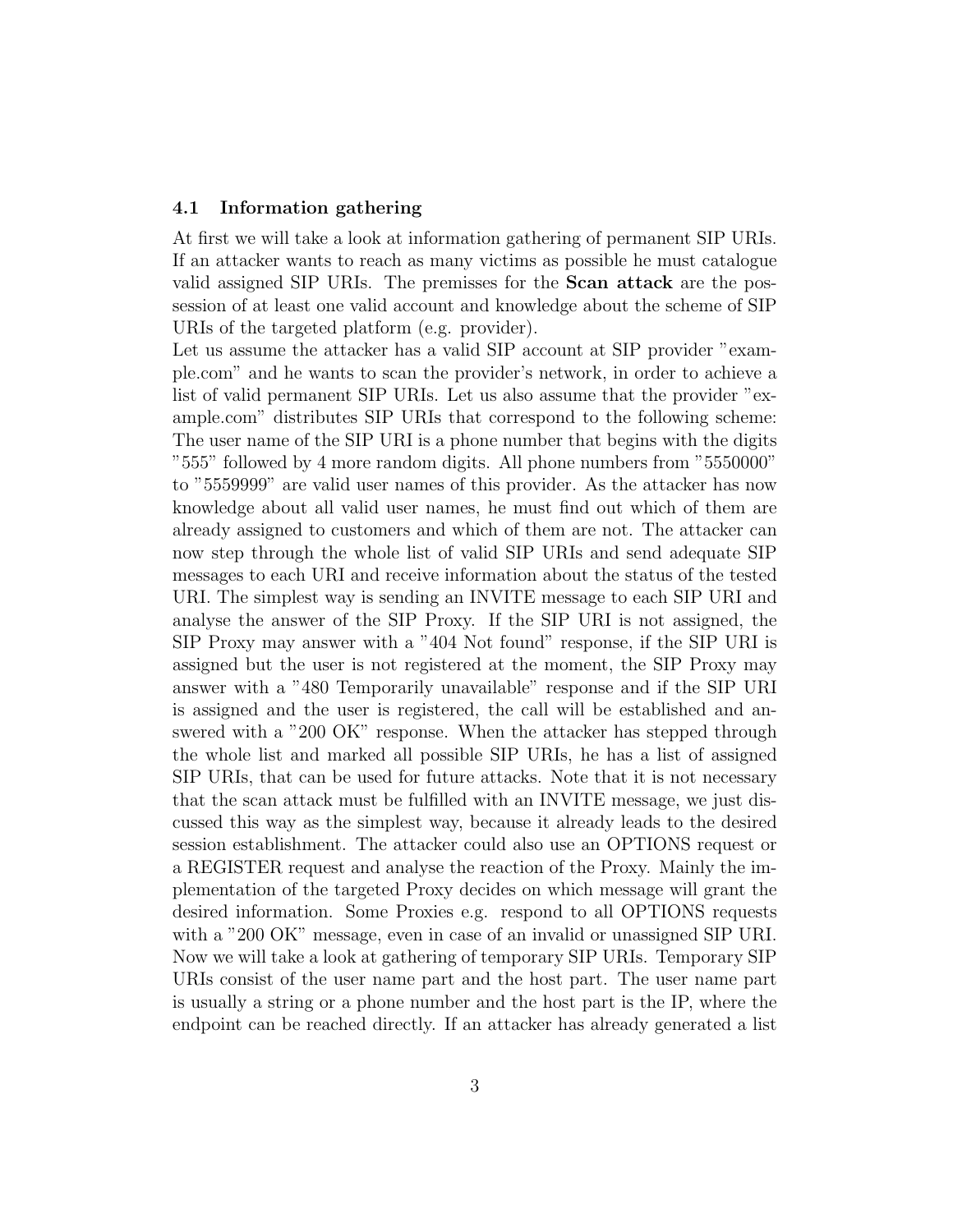of valid assigned SIP URIs, he now additionally needs the corresponding IP addresses of the SIP URIs. In some Proxy implementations the temporary SIP URIs are published in the "Contact" header of the response message to a request. In this case the desired information is achieved in the same way as the permanent SIP URIs. If the proxy does not provide the IP address in the SIP responses, the attacker must use a more complex method to achieve the desired information. Let us assume this time that "example.com" is an Internet Service and VoIP provider. The provider assigns IP addresses of the range 192.0.2.5-192.0.2.155 to his customers and SIP URIs with the same scheme as described above (555XXXX). Let us assume The customers have hardphones (e.g. analogue telephone attached to VoIP ready router or Analog telephony adapter). With this knowledge the attacker can step through the list of IP addresses and try sending an adequate SIP request (INVITE,OPTIONS) directly to the endpoint (e.g. to UDP Port 5060) and analyse the responses in the same way as described above. The attacker can populate a list of temporary SIP URIs. Note that the temporary SIP URIs are only valid for a short time period (max. 24 hours), as customers are usually forced to disconnect their internet connection after a certain period. Although this procedure is harder to fulfil than the first one, it has the major advantage, that the attacker doesn't need valid accounts as premiss. Because the Proxy is not involved and SIP messages are sent directly to the victim, the attacker can use any SIP identity he wishes as source address. The client can not verify the identity, as nearly all existing implementations of clients accept SIP messages from any source.

Now that we have seen how lists of permanent or temporary SIP URIs can be achieved, we will discuss the usage of them.

### 4.2 SPIT session establishment

When the attacker has collected a large number of contact addresses, he can begin session establishment to the victims. Which list he must use (temporary or permanent URIs) depends on the communication infrastructure he wants to use. We can distinguish two possible ways of session establishment: The attacker can establish a session with sending an INVITE message via Proxy, which we can call **SPIT** via **Proxy** or he can establish a session with sending an INVITE message directly to the endpoint without involving the Proxy, which we can call Direct IP Spitting. For SPIT via proxy the attacker only needs a list of permanent SIP URIs and for Direct IP Spitting he needs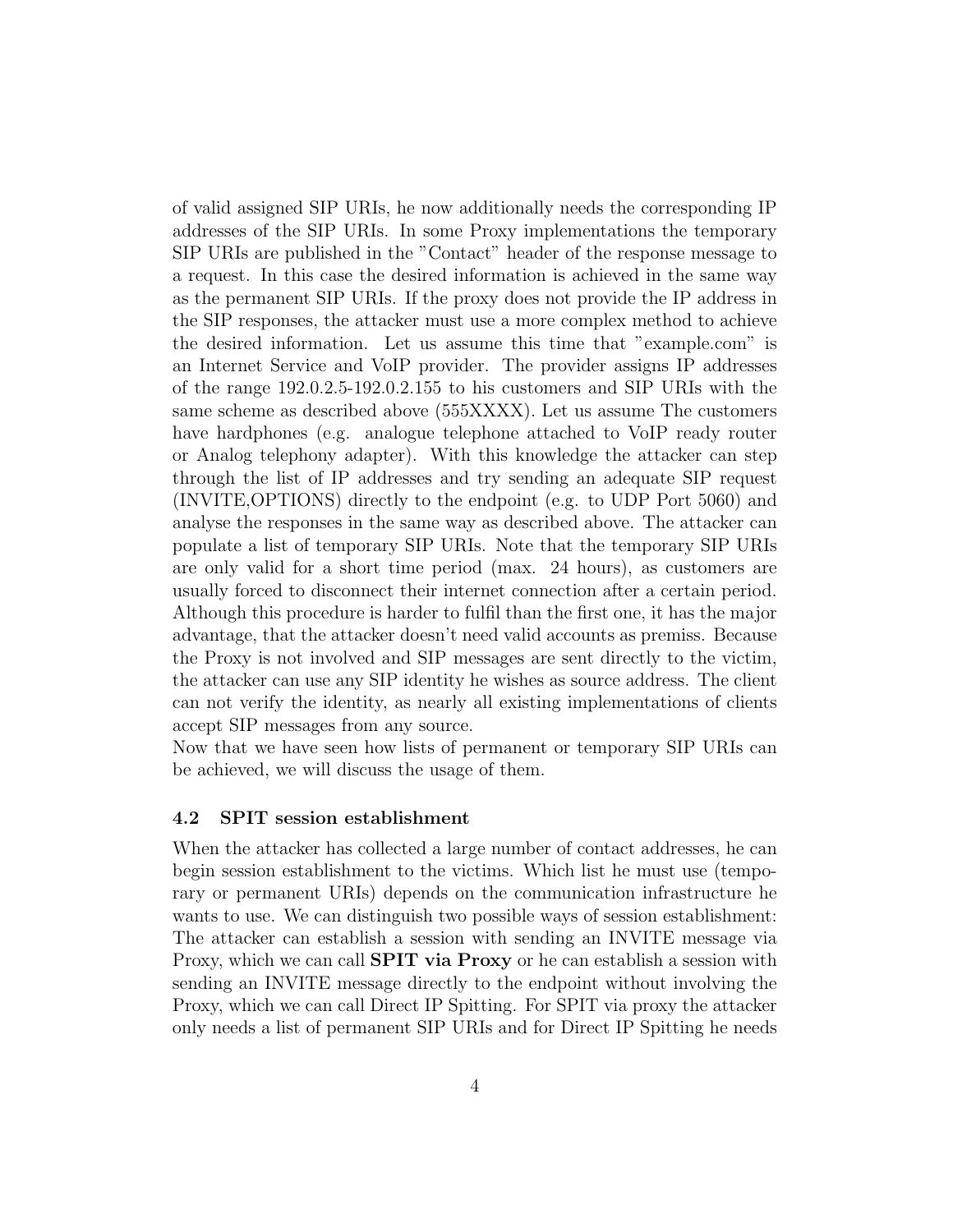the list of temporary SIP URIs. Again for SPIT via Proxy the attacker needs at least one valid user account and for Direct IP Spitting he doesn't need a valid account at all.

## 4.3 SPIT media sending

The last step of the SPIT process is the media sending after the session has been established. Which type of media is sent, depends on the scenario in which the SPIT attack takes place. The best scenario classification can be found in [2] and defines three types of SPIT scenarios:

- Call Centres: In Call centres a computer establishes a call to an entry of the catalogue and then dispatches the call to a call centre agent who will then talk to the callee.
- Calling Bots: A calling bot steps through the list of gathered information, establishes a session and then sends a prerecorded message.
- Ring tone SPIT: Some VoIP telephones come pre-configured in a way that they accept a special SIP header information called "Alert-info" which may contain an URL pointing to a prerecorded audio file somewhere on the Internet. Obviously, this can be used to play advertising messages before the call has even been accepted by the user just as the phone is ringing. An adaption of this method could be a SPIT attack where the attacker just wants to let the victims phone ring, in order to disturb the victim. In this special case no media is sent at all and the session is terminated as soon as the phone rings (e.g. when a "180 Ringing" is received). Obviously this is the most annoying facet of SPIT.

### 4.4 SPIT summary

As we can see now the SPIT process is very complex and has different aspects which have to be considered in order to develop countermeasures. The general definitions that we discussed in the first section are insufficient as a basis of discussion and do not cover all facets of the problem. In general we can say, that Spitting describes the systematic scanning of a VoIP network with the target of gathering information about available user accounts and the systematic session establishment attempts to as many users as possible in order to transfer any kind of message.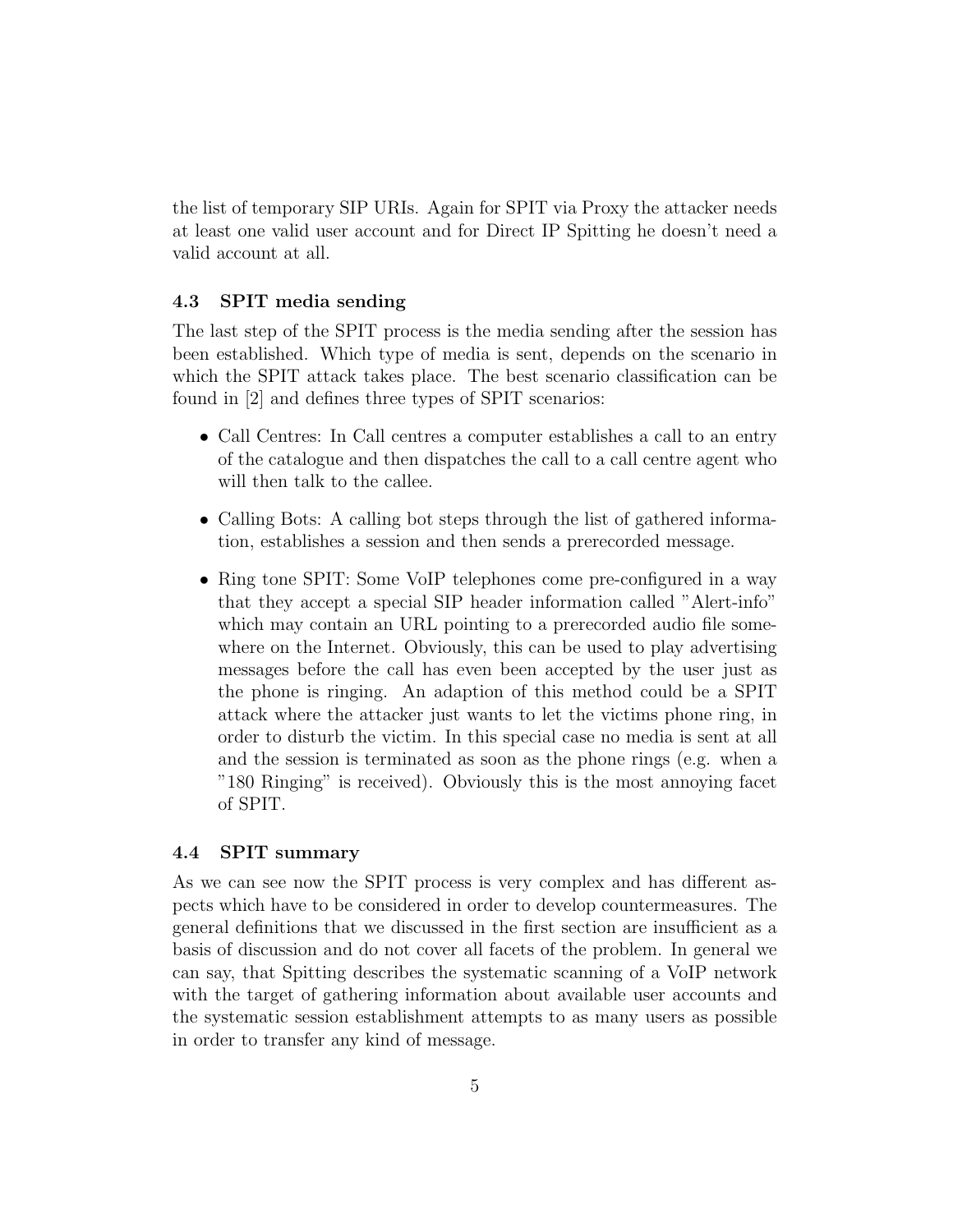# 5 SPIT COUNTERMEASURES AND THEIR WEAKNESSES

In the following sections we will discuss state of the art SPIT prevention mechanisms in order to point out their advantages and disadvantages. The countermeasures are ordered by type and not by publication. As a matter of fact most publications define a set of countermeasures as a solution to mitigate SPIT. Nevertheless we will discuss every method on it's own and not the orchestration of different mechanisms. Note that only those techniques are listed, that have crystallised in research.

# 5.1 Device Fingerprinting

The technique of active and passive device fingerprinting is presented in [4] and is based on the following assumption:

Having knowledge about the type of User Agent that initiates a call, helps finding out whether a session initiation attempt can be classified as SPIT or not. The assumption is based on the analogy to e.g. HTTP based worms. As described in [4] these types of worms have different sets of HTTP headers and different response behaviour, when compared to typical Web browsers. So if we can compare the header layout and order or the response behaviour of a SIP User Agent with a typical User Agent, we can determine if the initiated session establishment is an attack or a normal call.

The authors describe two types of techniques that can be used for that purpose "Passive and Active Device Fingerprinting".

# 5.1.1 Passive Fingerprinting

The e.g. INVITE message of a session initiation is compared with the IN-VITE message of a set of "standard" SIP clients. If the order or appearance of the header fields does not match any of the standard clients, the call is classified as SPIT. The fingerprint in this case is the appearance and the order of the SIP header fields. The authors of [4] present a list of collected fingerprints of standard hard and soft phones.

### 5.1.2 Active Fingerprinting

User Agents are probed with special SIP messages and the responses are analysed and compared with the response behaviour of standard clients. The fingerprint in this case is the returned response code and the value of certain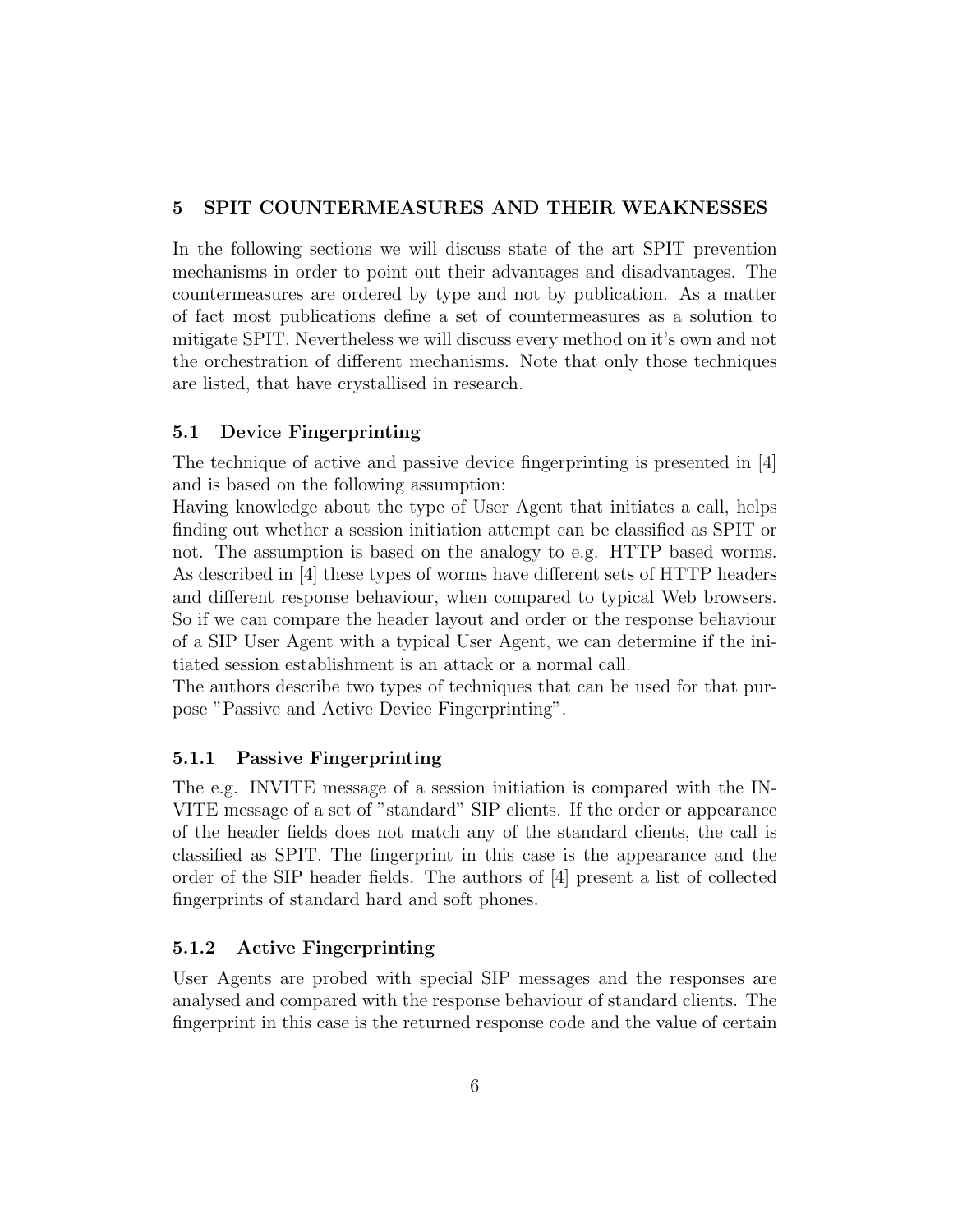header fields. If the fingerprint doesn't match any of the standard clients, the call is classified as SPIT. The authors recommend the sending of specially crafted standard compliant and non compliant OPTIONS requests, in order to analyse the response behaviour of a client.

### 5.1.3 Weakness of Device Fingerprinting

The weakness of passive fingerprinting is described by the authors of [4] themselves. As passive fingerprinting only analyses the order and existence of the header fields of an INVITE message, an attacker simply needs to order the header fields in the same way as one standard client. In that case the passive fingerprinting mechanism can't detect the attack.

We can state nearly the same for active fingerprinting, as an attacker only needs to behave like one standard client when receiving unexpected or non standard compliant SIP messages. It is very simple for an attacker to develop an attacking SIP client that behaves exactly like a standard client, as he can use the same SIP Stack or imitate the behaviour of SIP Stack of a standard client. We can call this attack Device Spoofing and any attacker, who is able to spoof a device can nott be identified.

As Device Fingerprinting is discussed as a server side anti SPIT mechanism, it is useless against Direct IP Spitting as the clients don't have any chance to verify the fingerprint of the attacking client.

In the end we will take a look on practical issues of Device Fingerprinting. When we take a look at today's VoIP universe, we will find out that there exist a vast variety of hard- and softphones. Each of this phones has it's own SIP Stack and even within a product family header layouts and behaviour differ even between two versions of the same device. The result is, that an administrator who uses Device Fingerprinting in order to protect his system, must always keep the list of fingerprints up to date. Comparing the INVITE message of a caller with an old or incomplete fingerprint list, can lead to blocking the call although the call is not a SPIT call. Let us e.g. assume that a caller uses a standard client and that the manufacturer sends out a firmware upgrade, that makes major changes to the SIP Stack. Any calls of this user are blocked or marked as SPIT, until the administrator of the VoIP network updates the fingerprint list and this procedure will repeat any time a new firmware version is rolled out or new clients are released.

Taking it even one step further, we can see, that as more and more clients and versions are released, the fingerprint list will become wider and wider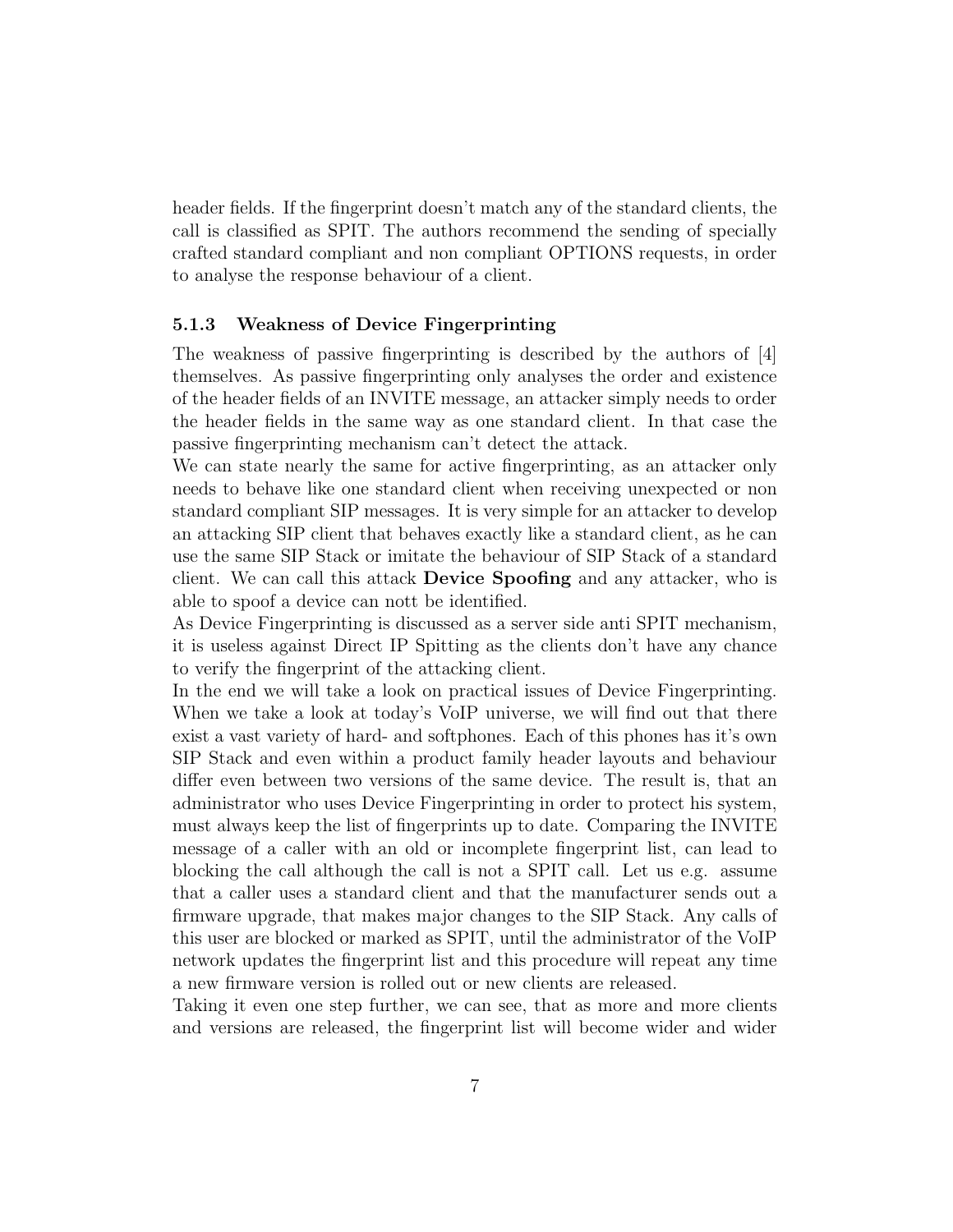and in the end nearly any combination of e.g. header fields will be present in the list. The main problem of device fingerprinting is that it is derived from a HTTP security technique. In that scenario only few clients (web browsers) from few developers exist, in contradiction to the VoIP world.

#### 5.2 White Lists, Black Lists, Grey Lists

The White List technique is presented e.g. in [2] [1] and works as follows: Each user has a list of users that he accepts calls from and any caller who is not present in the list will be blocked. In addition the private White Lists can be distributed to other users. If e.g. a caller is not present in the White List of the callee, White Lists of other trusted users can be consulted and their trusted users (up to a certain level), however this technique needs additional mechanisms. Black Lists are the contradiction of White Lists and contain only identities, that are already known as spammers. Any call from a caller whose identity is present in the callee's Black List is blocked. Even Black Lists can be implemented as distributed Black Lists, where a callee can consult the Black Lists of other users. Grey listing works as follows: On initial request of an unknown user (not in White List) the call is rejected and the identity is put on the Grey List. As stated in [2] in case the caller tries calling back within a short time period, the call will be accepted. An adaption of this technique is described in [1] as Consent Based Communication. In case of Consent Based Communication the call of an unknown caller is initially blocked and put on the Grey List. The callee can consult the Grey List and decide, if he will accept future calls from this identity or block it permanently.

#### 5.2.1 Weaknesses of White Lists, Black Lists, Grey Lists

Black Lists can not really be viewed as a SPIT countermeasure, because additional methods are needed to classify a caller a Spitter. A Black List on server side would require e.g. statistical methods for classifying a caller as Spitter. In case of a client side Black List, the user must mark a caller as a Spitter, e.g. after receiving an initial SPIT call from this caller. Both server side and client side Black List are very useless against Direct IP Spitting for different reasons. Server sided Black Lists are bypassed by Direct IP Spitting, because the SIP messages are sent directly to the client. Client sided Black Lists are circumvented by Direct IP Spitting, because the caller can take on any identity in order to place calls. So if one identity is blocked he can simply switch the Identity. We can call this attack SIP Identity Spoofing and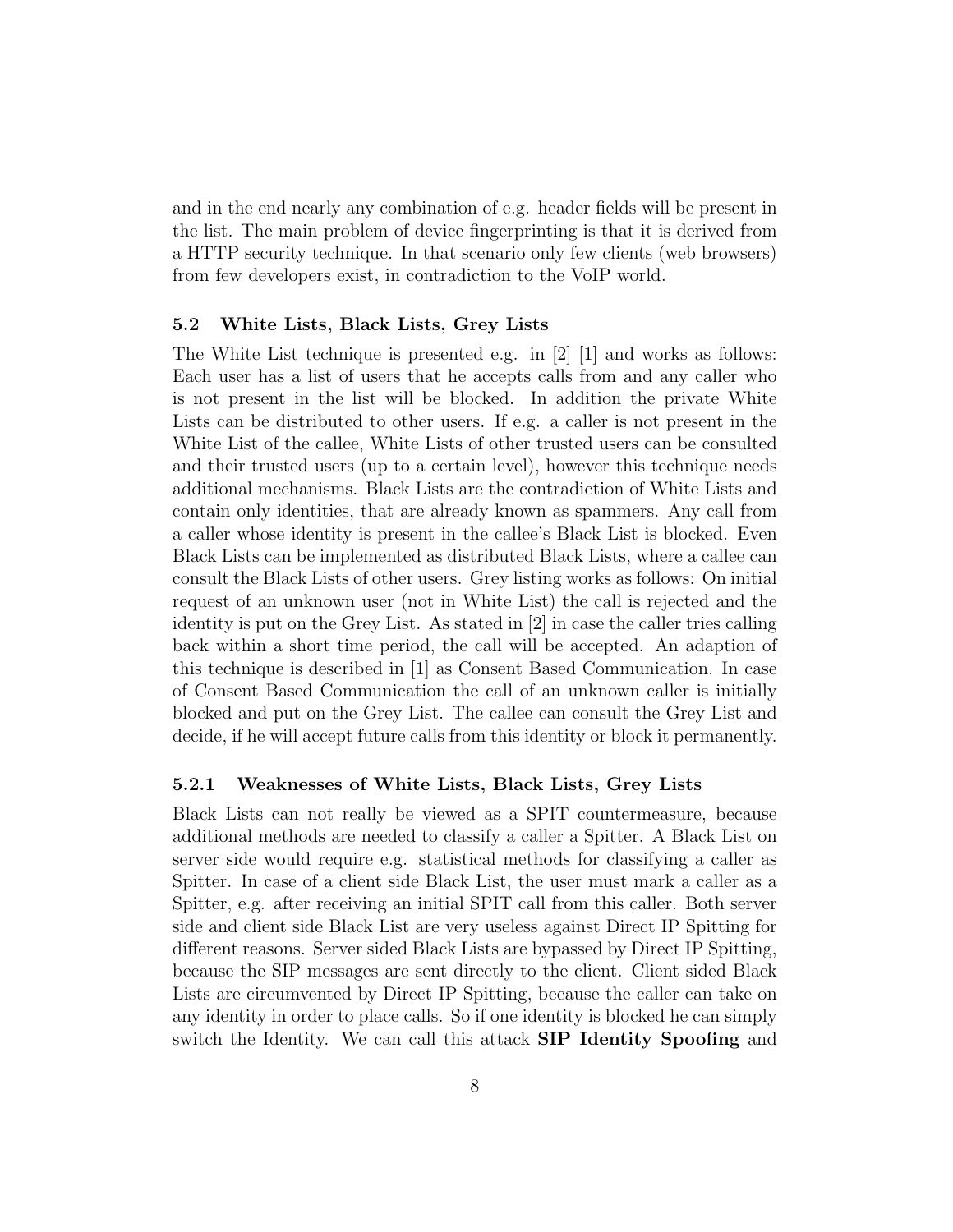any attacker who can spoof SIP identities, can easily bypass Black Lists. White Lists are at first sight harder to circumvent than Black Lists, because the attacker has no knowledge about the entries of the White List of the victim. So even if he wants to spoof an identity, the attacker doesn't know which identity he must take on, in order to place a successful call. In case of Direct IP Spitting the attacker could simply try out all existing accounts with a brute force attack until he finds out which identities are not blocked. A less exhausting procedure can be performed in case of distributed or imported white lists [2]. In that scenario the attacker needs one valid account. After adding the victim to the attacker's white list, he can now select that he wants to import the white list of the victim. So he can get access to all entries of the victim's white list and can spoof these identities e.g. in a Direct IP Spitting attack. The Grey List mechanism can be bypassed the same way as White List mechanisms, as it just represents a mechanism that allows first time contact. All in all we can say, that any attacker who is able to perform SIP Identity Spoofing, can bypass Black Lists, White Lists and Grey Lists. In the end we will take again a look at the practical side of the presented mechanisms. The concepts of Black, White and Grey Listing are derived from the Instant Messaging world, where it is a matter of course, that users first ask for permission, before they are added to another user's buddy list and only buddies can communicate with each other. When a user receives a communication request, he receives the profile of the other user containing e.g. nick name, email address, full name or even profile photo. On basis of this information, the user can decide and is able to decide, if he wants to accept messages in future from that party or not. Taken to the VoIP scenario this mechanism seems very impractical as the introduction problem has to be solved. Let us assume e.g. an employee of a bank wants to call one of his customers. In case of white listing the call can not be successfully routed to its target, as customers usually don't have the phone numbers of employees of their home bank listed in the White List. The decision basis for accepting or rejecting a call is simply the phone number that is sent by the caller. If the call is rejected at first (Grey listing) the callee must decide if he wants to accept future calls and he must base this decision on the phone number. We can easily see that this fact is very impractical.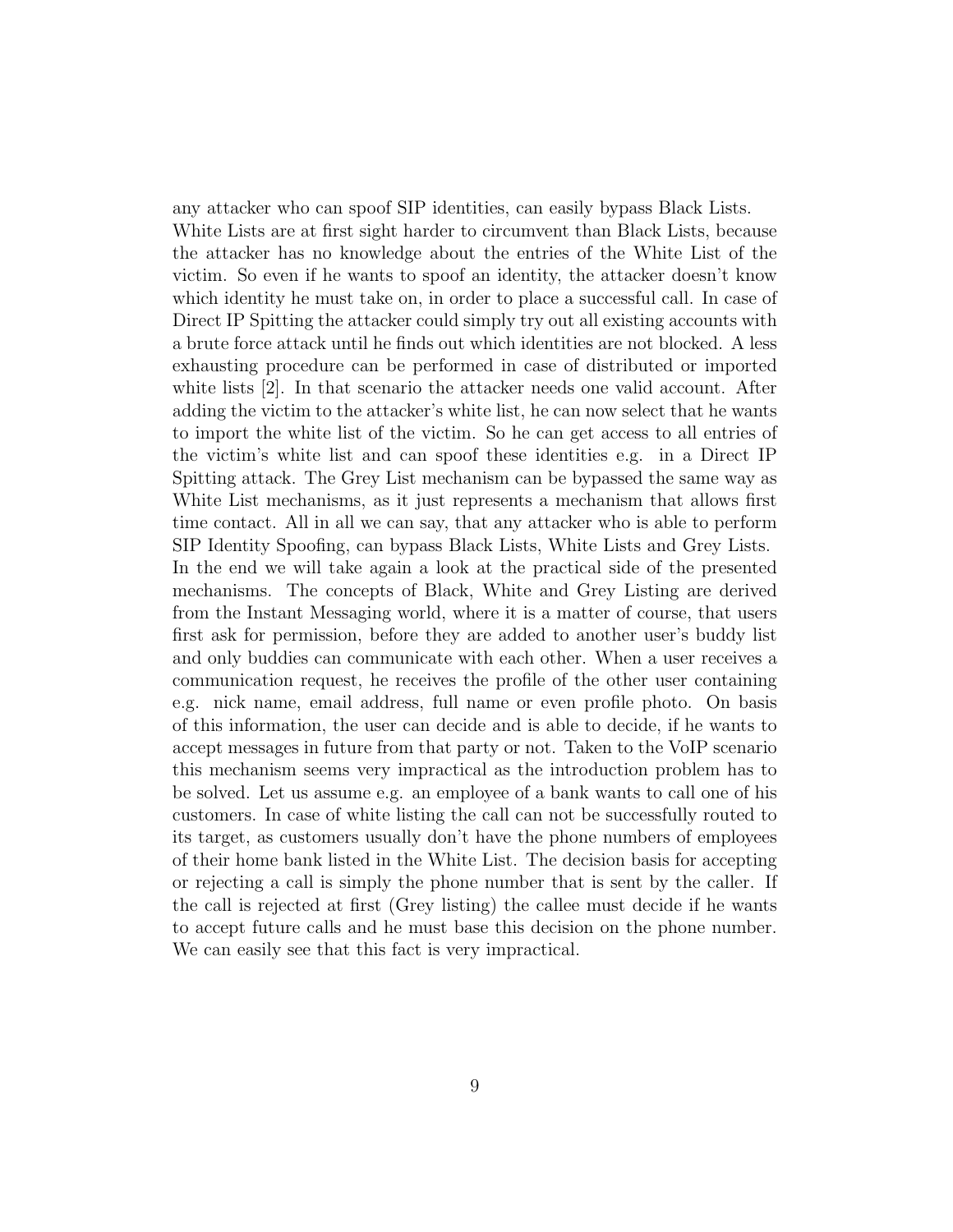### 5.3 Reputation Systems

Reputation based mechanisms are described in [5] or in [1] and can be summarised as follows: After receiving a call, the callee can set a reputation value for the caller, that marks this caller as Spitter or not. This reputation value must be assigned to the identity of the caller and can be used for future session establishment requests. This technique can be used e.g. as attachment to Grey listing [1] in order to provide a better decision basis. The authors of [5] explain that the user feedback can be used additionally for calls that were not detected by other SPIT preventing components. The way the reputation value is generated can differ. The SPIT value can be e.g. an additional SIP header, or included in a special error response code or distributed via SIP event notification mechanism. Reputation systems can be either based on negative or positive reputation values. This means that in first case only Spitters are marked with negative values or in second case "normal" callers are marked with positive values.

An adaption of this method can be found in [6] where user feedback is combined with statistical values in order to calculate a reputation value. The reputation value is e.g. composed of a value representing the number of times an identity occurs in other users' Black Lists, call density, call length or similar statistic values. The assumption behind this approach is that the calculated value will differ much between "normal" users and spitters.

## 5.3.1 Weakness of Reputation Systems

Reputation systems that are based on negative reputation can be bypassed in same way as Black Lists [1]. A user with a negative reputation can be viewed as globally blacklisted as his calls are blocked e.g. for any user (this depends on the policy that is used). Nevertheless an attacker that is black listed simply needs to gain access to a new "clean" account. In case of a SPIT value as SIP header, the SPIT value can be spoofed by the attacker (e.g. with Direct IP Spitting) and we can call this attack SIP Header Spoofing. The attacker can simply set or change values of header fields, when he uses Direct IP Spitting.

In addition an attacker can create several accounts with the aim of pushing the SPIT value of one account up or down (depending on implementation). This attack can be called Reputation Pushing or Pulling.

Again we will also take a closer look of practical issues of the anti SPIT mechanism. At first we must admit, that Reputation systems are more auxiliary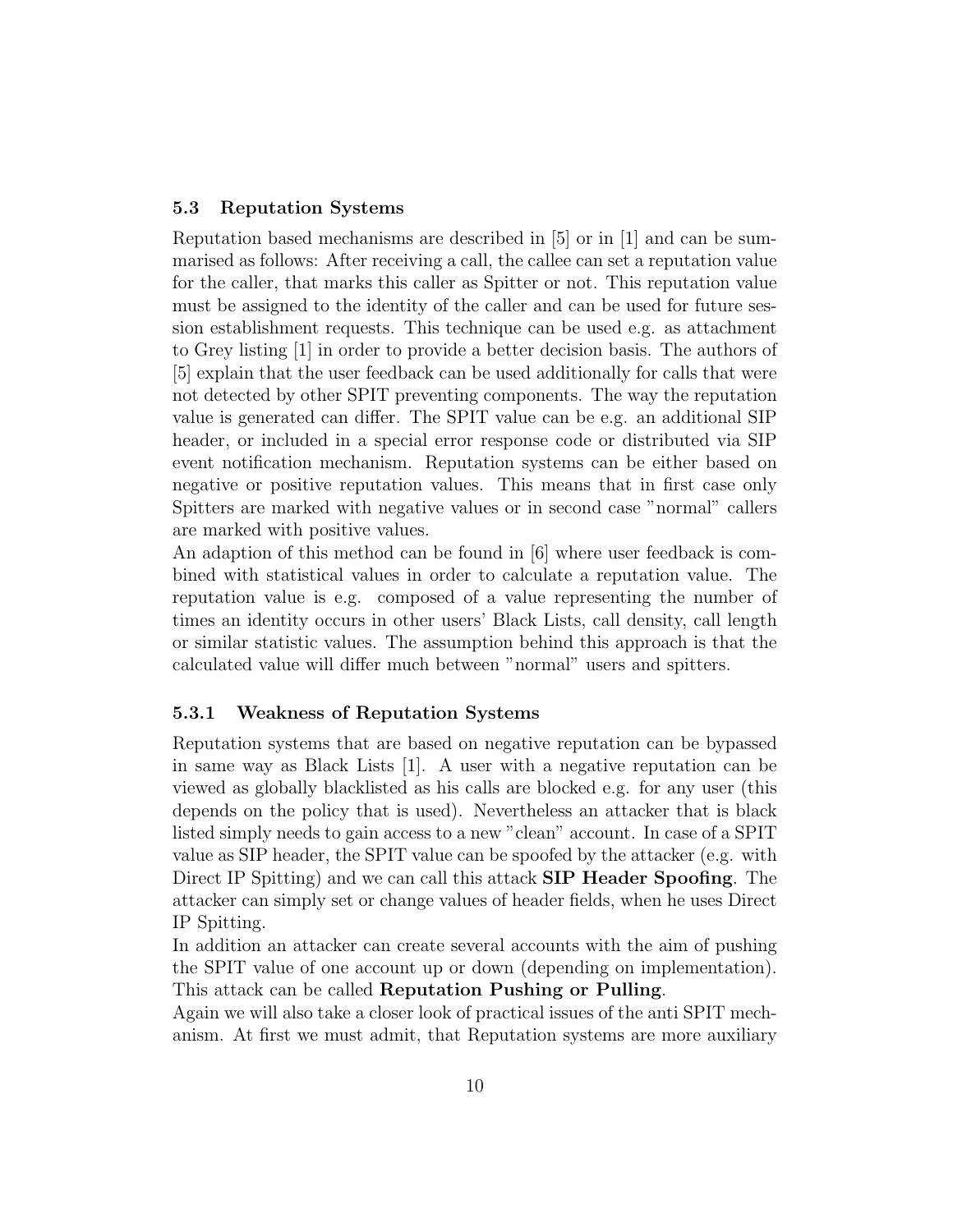features than SPIT blocking mechanisms. The reason for this argumentation is, that the user must classify a call as SPIT via a button or by entering a value. This value is used for future decisions on that SIP identity. So initially SPIT is not prevented by this technique. Then the SPIT value of an identity has to be shown to callees, so that they can decide about accepting or rejecting the call. Let us assume a Spitter has achieved a SPIT value or SPIT probability of e.g. thirty percent and then calls a victim. What should happen now? When the call is forwarded to the user and the value is e.g. shown in the display of the callee's phone, he can decide to accept or reject the call on a better decision basis. The problem is that anyhow his phone rings and that is what should be prevented. He could have just picked up the call and listened the first 5 seconds to know that it is SPIT. So the SPIT value didn't just add one percent of benefit. On top of this fact attackers could misuse the scoring system and create enough accounts in order to threaten "normal" users with collectively giving them negative reputation [1]

### 5.4 Turing tests, Computational Puzzles

Turing test are tests where the caller is given a challenge, that a human can solve easily and that is hard to solve for a machine. Therefore Turing tests or CAPTCHA (Completely Automated Public Turing test to tell Computers and Humans Apart) are tests, that countermeasure Calling Bot attacks in VoIP scenarios. Turing tests in VoIP scenario work as follows: On initial call establishment attempt, the caller is transferred to an interactive System where he is challenged with a task e.g. dialing 5 digits that he is hearing (so called Audio CAPTCHA). While the numbers are read out background music or any other kind of noise is played, so that speech recognition systems can't be used to solve the task. A human caller in contradiction will solve the task without difficulties and only if the task is solved, the call will be forwarded to its destination. Turing tests can be used in combination with white lists, solving the introduction problem as described in [8].

Computational Puzzles seem at first sight very similar to the Turing tests concept. As described in [7] a SIP Proxy or User Agent Server can request from a User Agent Client (caller) to compute the solution to a puzzle. The goal of this method is to raise CPU costs of a call and so reduce the number of undesirable messages that can be sent. Turing test in contradiction have the goal to block non-human callers, as described above. According to [7] the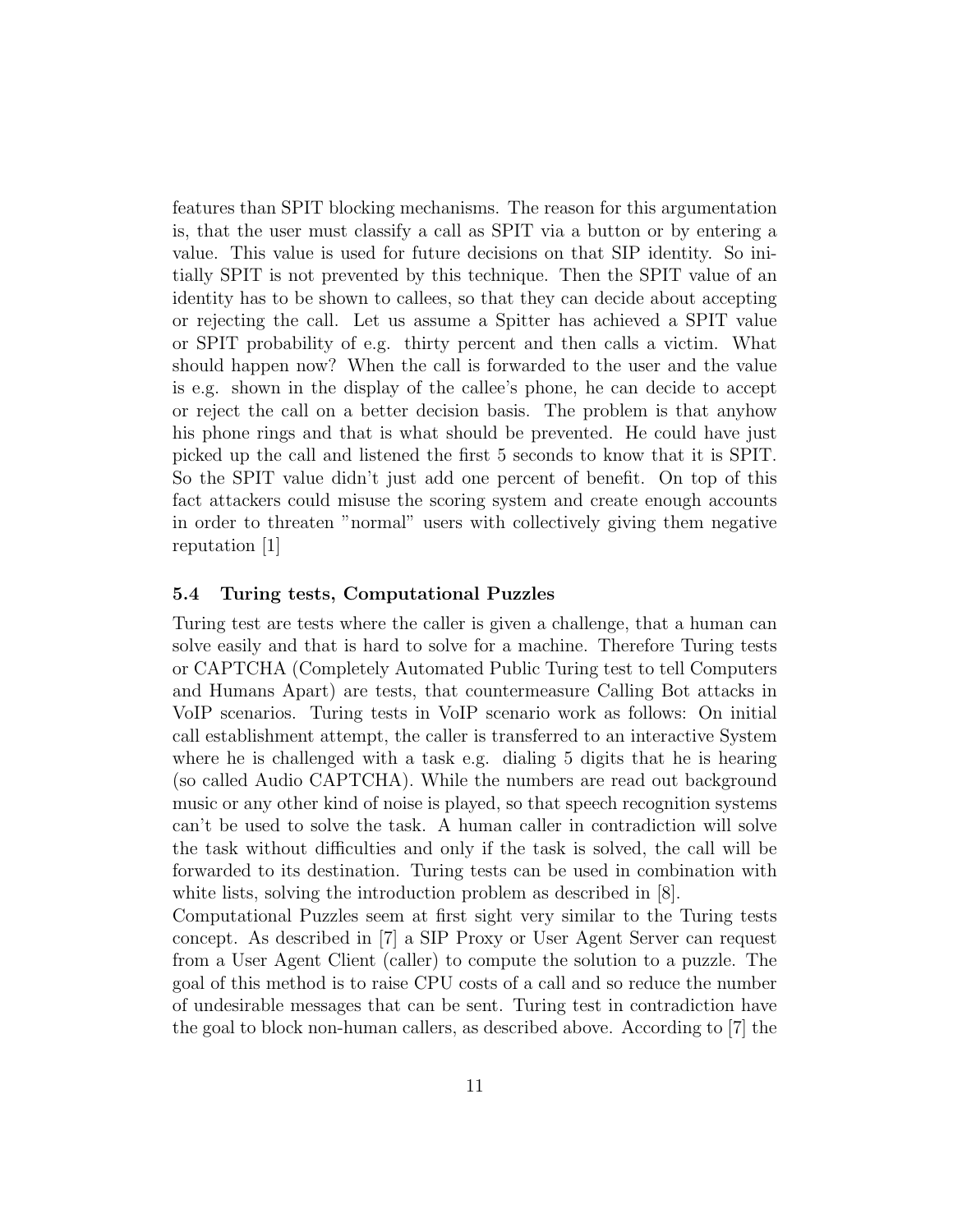puzzle, that has to be solved, could be finding a pre-image that will SHA1 hash to the correct image. This means that the UAC will be challenged with a SHA1 hash of a value and the UAC must find out (by computing it) which value has been hashed.

#### 5.4.1 Weakness of Turing tests and Computational Puzzles

Turing tests seem at first sight very effective for SPIT prevention in combination with white lists, but nonetheless have weak points. The first approach of bypassing Audio CAPTCHA is relaying the CAPTCHA to human solvers. An attacker could pay cheap workers, who are only hired to solve Audio CAPTCHA. In countries with cheap labour this would raise the costs per call only marginally [1]. In order to reduce the costs, an attacker could even e.g. set up an adult hotline and could dispatch Audio CAPTCHA to the customers of this service. This technique is known from visual CAPTCHA where the images from CAPTCHA protected sites are copied and relayed to a high traffic site owned by the attacker. All in all we can state, that an attacker who can detect CAPTCHA and relay it to human solvers is able to bypass Turing tests and we can call this attack CAPTCHA Relay Attack. Computational Puzzles can not be viewed as SPIT prevention mechanisms, as attackers usually possess high computational power. So Circumventing a system protected by Computational Puzzles, doesn't even demand a special attack. The attacker just needs sufficient CPU power.

In the end again we will take a look at some practical issues of the described techniques. As far as Turing tests are concerned, we can see, that this method is very intrusive. User Interaction is forced every time a caller is not present in the White List of a callee.

The difficulty with Computational Puzzles is, that different VoIP endpoints have different abilities in computational power. So if the task is to hard to solve (consumes too much CPU power), session establishment will be delayed very much for e.g. a low-end cell phone, while attackers with high CPU power PCs won't be concerned much. With this fact Computational Puzzles are very ineffective and contra productive, as they only bother "normal" users.

#### 5.5 Payments at risk

Payments at risk mechanisms can be used in order to demand payment from an unknown caller. In [1] this technique is described as follows: If user A wants to call user B, he must first send a small amount of money to user B.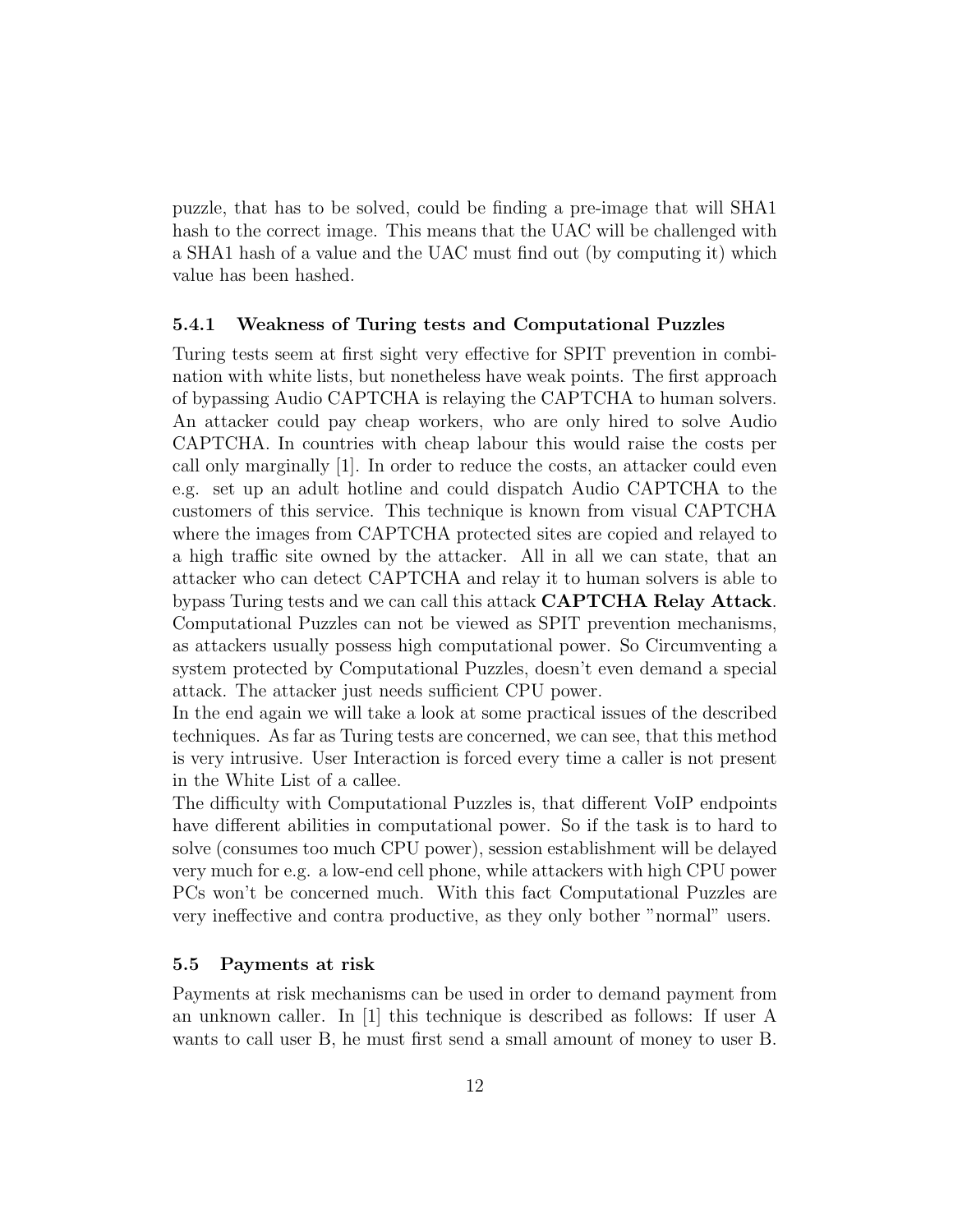When User B accepts the call and confirms that the call is not a SPIT call, the amount will be charged back to user A. With this technique it is possible to raise costs for SPIT callers while keeping "normal" calls cheap. In [1] it is described as an auxiliary technique that solves the introduction problem of White lists, tis means, that payment is only required for callers who are not on the White list of callee. In general the payment could be demanded for every call, but this would make the telephony service more expensive. An adaption of this method is described in [9], here the Payment technique is used in combination with a SPIT prediction value that is computed at server side. If the SPIT likelihood is high the call is rejected, if the SPIT likelihood is small the call is forwarded to the callee and if the SPIT likelihood value is in between payment is demanded automatically. Only if the payment is fulfilled the call will be forwarded to its target. The difference between the two approaches is, that in the first case the payed amount is only charged back for non SPIT calls and in the second case, callers who reject payment are treated as Spitters.

#### 5.5.1 Weakness of Payment at risk

In which way Payment at risk can be bypassed depends mainly on the way it is implemented. As described demanding payment for each call won't be very realistic, because this would require a high administrative overhead and more costs for service providers. Let us assume Payment at risk combined with White listing as in the first example, so that payment is only required for callers that are not present in the callee's White List. In this case a caller could simply spoof identity as described in the section about White List.

In the second scenario, where Payment at risk is combined with a Reputation system, the attacker just needs to achieve an adequate reputation value, as described in the corresponding section.

Let us even assume, that Payment at Risk is used for every call. Even In that case an attacker could circumvent it, by impersonating as another user, so that he can establish calls and shift the costs on to "normal" customers. In which way this kind of **SIP Identity Hijacking** attack is fulfilled is an other question and out of scope for now.

Besides the technical aspects, practical issues of Payment at Risk are numerous. At first the relative high costs, that are required for micropayment will must be viewed, the inequities in the value of currency between sender and recipient [1] and the additional interactions that a user must take (e.g.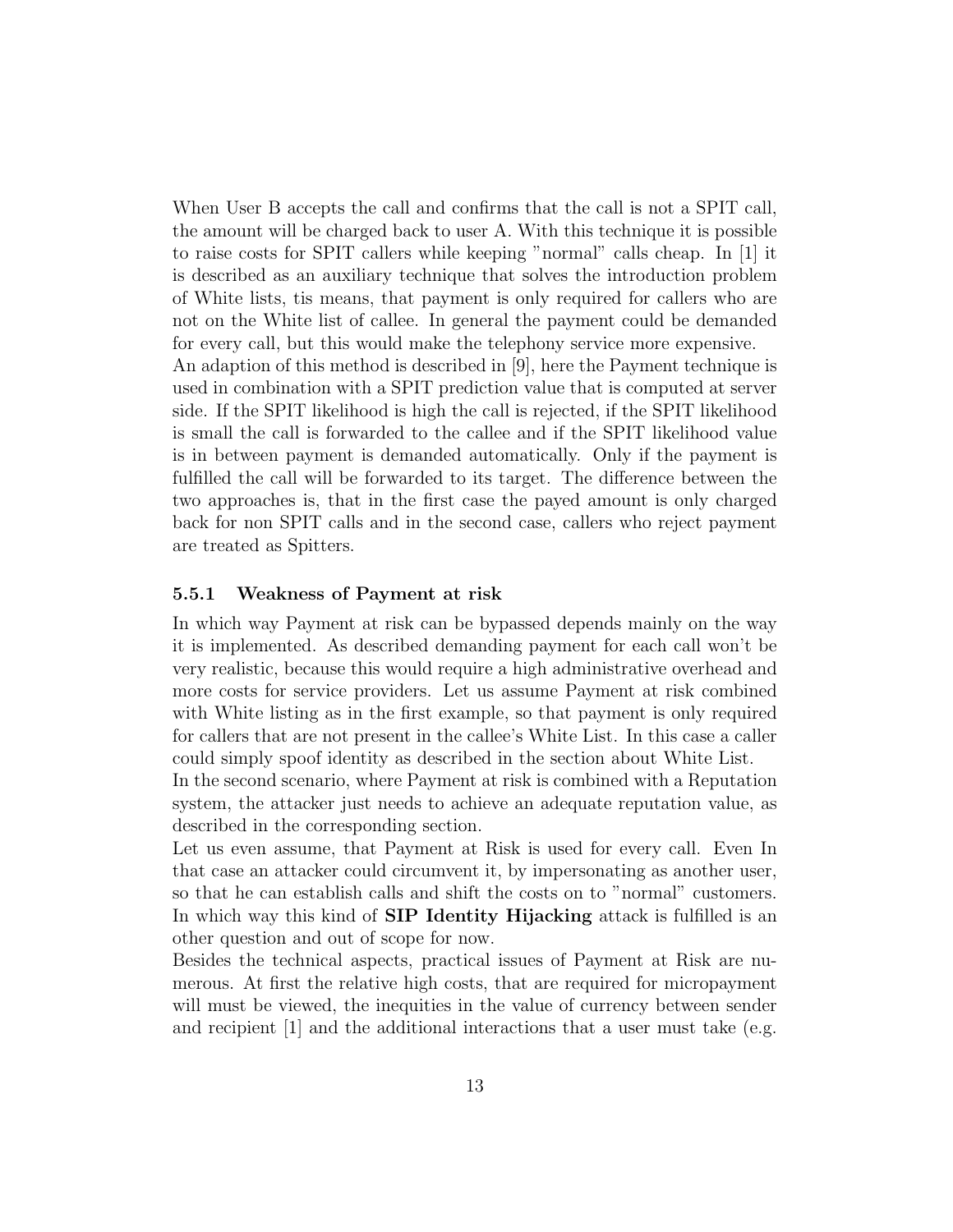confirming a call from an unknown party as non SPIT).

### 5.6 Intrusion Detection Mechanisms, Honey phones

Intrusion Detection Systems are (generally described) systems, that can be used for detection of any kind of abnormal behaviour within a e.g. network and so reveal attacks. An implementation of this technique is presented in [10] based on the Bayes inference approach combined with network monitoring of VoIP specific traffic. The Intrusion Detection System is designed as a defence mechanism against different VoIP specific attacks including scan attacks and SPIT attacks. For every attack a conditional probability table (CPT) is defined for variables such as request intensity, error response intensity, parsing error intensity, number of different destinations, max number of dialogues in waiting state, number of opened RTP ports, request distribution and response distribution. Let us look at e.g. the CPT for the number of different destinations variable: For a SPIT attack the likelihood of having more than 7 different destinations is set to 1 and the likelihood of having up to 7 different destinations is set to 0. The concept behind this technique is, that the different attacks affect these variables in different ways, e.g. a SPIT attack usually has a higher probability of a higher number of destinations than normal traffic. So a belief of a network trace can be calculated with the aid of likelihood vectors that were defined in the CPT. In the end the trace can be categorised as an attack or normal trace (refer to [10] for detailed description).

Honey phones can be used as part of an Intrusion Detection Systems as described in [2] [11] and can be viewed as VoIP specific Honeypots. A Honeypot represents a part of a network that is not accessible by "normal" users and therefore any access to the honeypot can be viewed as an attack. VoIP specific honeypots can be used in order to detect Scan attacks or SPIT attacks. As described in [11] the Honeypot is implemented as a complete parallel VoIP infrastructure, that is logically and physically separated from the normal network and so simulates a whole VoIP network. Let us assume a Scan attack as described earlier. When the attacker sends e.g. OPTIONS or INVITE requests to valid assigned permanent URIs they are forwarded through the normal SIP network (Proxy, UAC), but when the attacker tries to send an OPTIONS request to an unassigned or invalid SIP URI the request will be forwarded to the Honeypot, where the requests can be monitored and treated adequately. The authors of [11] propose call analysis in order to determine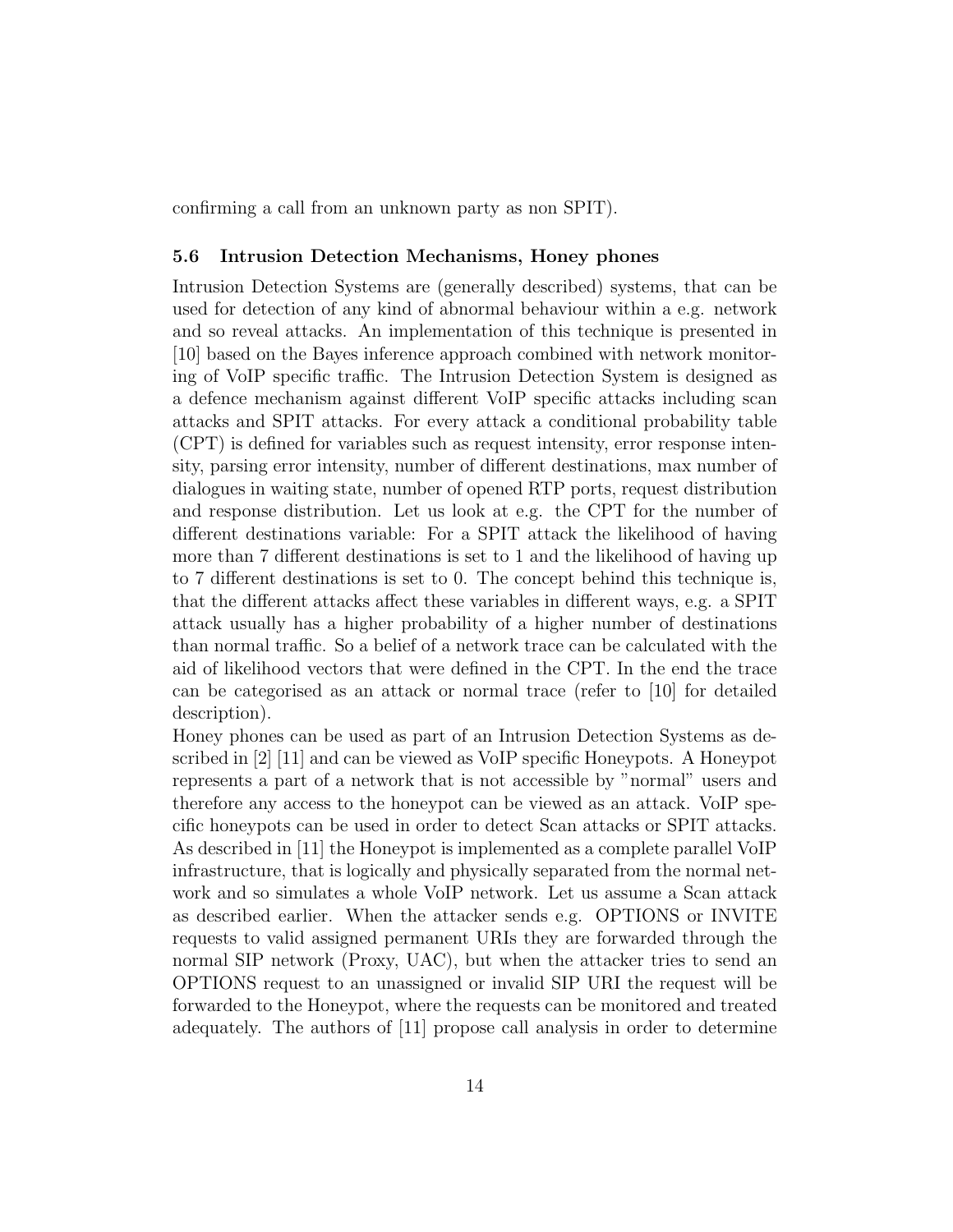attack characteristics, interaction with the originator in order to determine the source of the attack and blocking of the calls, as adequate treatment. The monitoring system of this approach works as follows: A day is divided into sections of specified time (e.g. one hour). For each section a predefined metric is calculated (e.g. number of calls, number of different recipients, average duration of a call) matching predefined events (e.g.call). In the learning phase (e.g. a month), daily statistics are built to extract a long term account profile (e.g. daily average of the number of calls for each section). In the detecting stage (e.g. a day), a short term profile is compared to the long term one by using an appropriate distance function (e.g. Euclidean distance, quadratic distance, Mahalanobis distance). A recent profile which is quite different from the long term one indicates possible misuse. Another method is to study non stationary features of an account, for example the distribution of calls over all callees or the shape of the callees' list size over all dialed calls. By comparing changes of a distribution over the time by using of an appropriate distance function (e.g. Hellinger distance), sudden bursts may be detected and treated as abnormalities [11].

#### 5.6.1 Weakness of Intrusion Detection Mechanisms, Honey phones

Intrusion Detection Systems base on the assumption, that the characteristics of attacks differ much from characteristics of normal calls. At first sight this assumption seems logic, as e.g. within a SPIT attack, the attacker calls hundreds or thousands of victims within an hour, while a normal user wouldn't even send out one percent of this amount of calls. Nevertheless the attacker has two possibilities in order to bypass detection by an Intrusion Detection System. The first is to align his behaviour with the behaviour of normal users, e.g. adjust the call rate to 5 calls per hour. Obviously this technique is hard to fulfil, because this would make an attack very inefficient as it would consume too much time, but on the other hand the goal of a spitter is not to reach as much users as possible within the shortest time period. Reaching e.g. thousand users with a call rate of 5 calls per hour would take approximately 8 days. We can call this technique Call Rate Adaption, this means that an attacker is able to adjust his call rate (e.g. number of calls per time slot, number of simultaneous calls). As the call rate is not the only variable that is used in order to detect abnormal behaviour an attacker can use a second technique in order to not be detected by Intrusion Detection Systems. The attacker can use different accounts for his attacks, so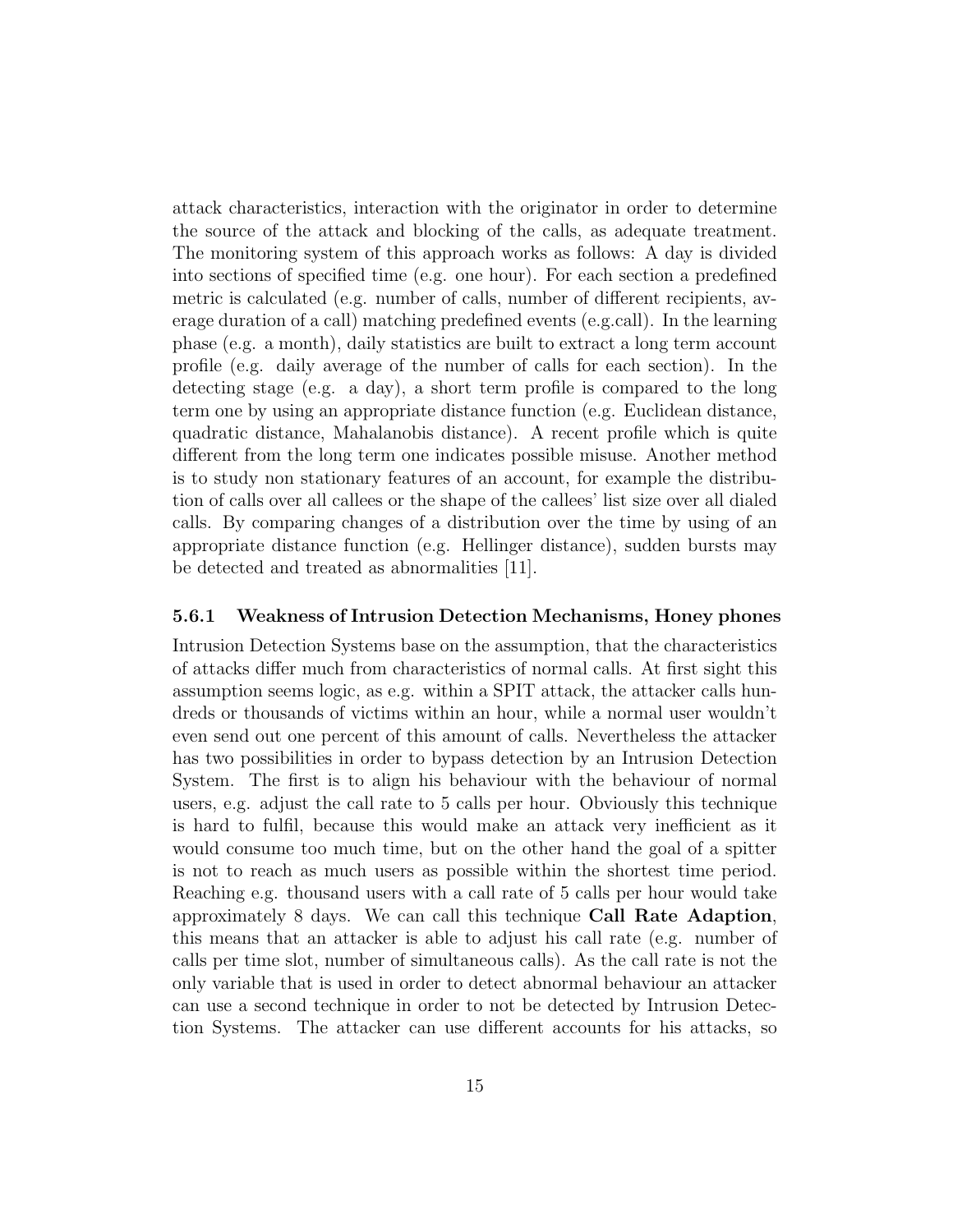that statistic values are spread over several accounts. Let us assume that an attacker has one hundred valid user accounts. With this amount of accounts he can partition the targeted user accounts into one hundred groups and use only one account per group. The users from group one are only called with account one and so on. It is harder for a monitoring system to detect attacks that are originated from different sources, as there must be a technique to correlate partial attacks to one complete attack. This technique can be called Account Switching, as the attacker switches the used account while he is performing an attack.

Honeypots are very effective against scan attacks as anyone who tries to reach invalid or unassigned identities, will be trapped and so Honeypots are very effective against SPIT. When the Spitter can't scan the network for assigned and unassigned numbers, he is forced to view all numbers as assigned. When he views all numbers as assigned, he will sooner or later step into the trap, because he will establish calls to endpoints, that are part of the Honeypot. Nevertheless attackers can trick the Honeypot mechanism with SIP Identity Hijacking. When an attacker impersonates the accounts of normal users and then performs SPIT attacks with this normal accounts, he will access end points in the Honeypot system with normal accounts. So the assumption that accesses to the Honeypot are only established by attackers is lapsed.

In the end we will take again a look at the practical issues of the presented solutions. The practical problem with intrusion detection systems in general is, that they base on statistical assumptions that are not verified. The questions that has to be solved is: Where is the borderline between normal usage and abnormal usage? The publishers state that statistical values are assumed or derived from attack characteristics, but in order to reduce the rate of false negative and false positive classifications, the knowledge basis must be precise. So we can say that what we lack, is knowledge of SPIT characteristics as we nowadays can't really distinguish SPIT from normal traffic unless the SPIT attacks are excessive. Honeypots have the disadvantage, that they only detect access to invalid or unassigned accounts, this means that an attacker who only accesses valid accounts won't be handled by a honeypot.

## 5.7 Summary

We can finally say, that we have seen SPIT countermeasures with different weak points. All of the presented ideas have technical and practical weak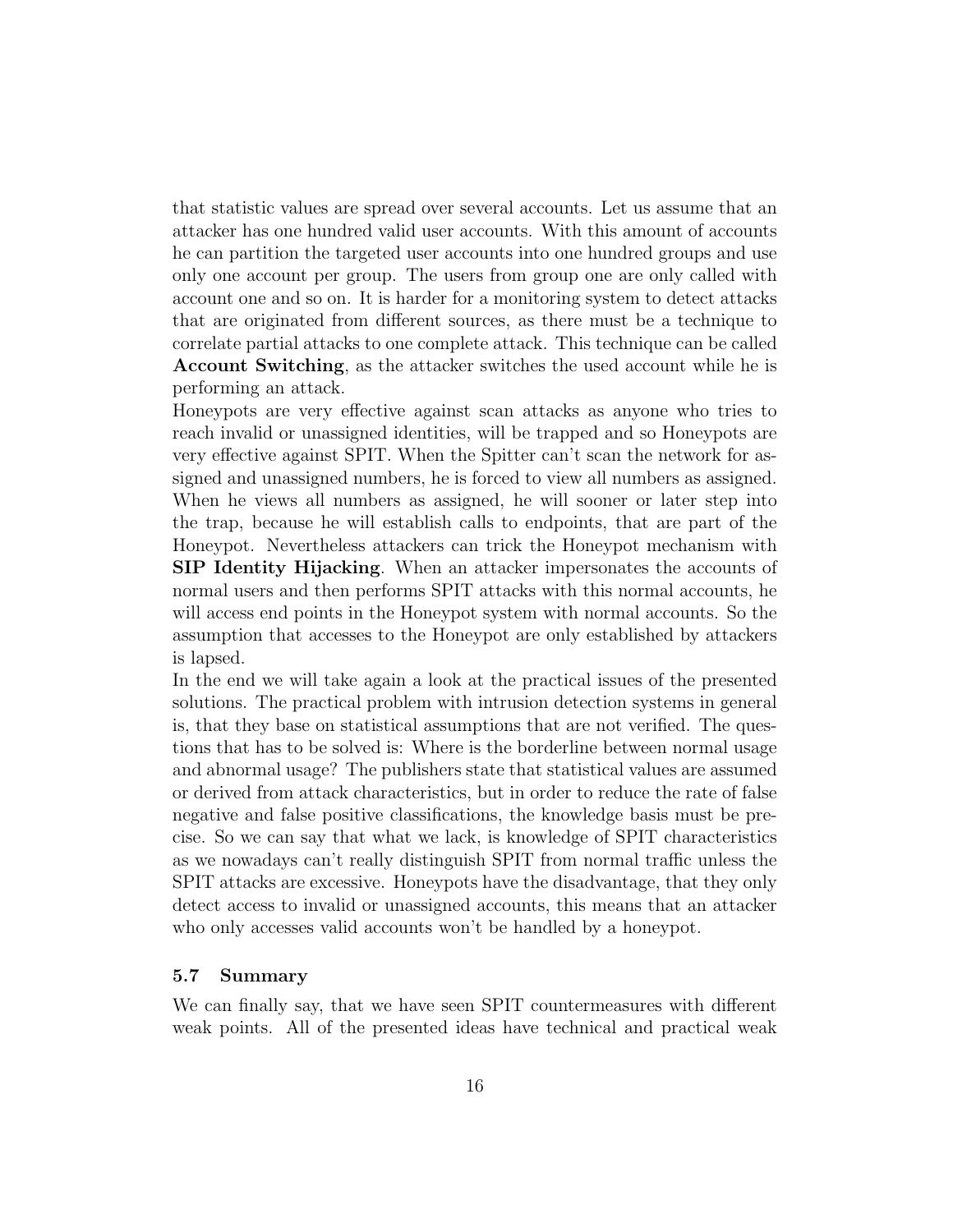points, that can be exploited by attackers in order to circumvent these technique. An attacker who is able to perform Device Spoofing, SIP Identity Spoofing, SIP Header Spoofing, Reputation Pushing or Pulling, CAPTCHA Relay Attack, SIP Identity Hijacking, Call Rate Adaption, and Account Switching has a good repertoire, that enables him to bypass any of the presented techniques or combinations of them. An attacker now needs a tool that aggregates the presented attacks.

## 6 SIP XML SCENARIO MAKER

In the following sections we will introduce our SPIT producing benchmark tool, that implements the presented attacking techniques.

### 6.1 Technical Basis

SXSM is based on SIPp developed by HP [12]. SIPp is an Open Source test tool and traffic generator for SIP. SXSM expands SIPp with the ability to quickly create custom SIP scenarios via a graphical user interface (GUI), execute created scenarios and evaluate the result of the execution. The functionality is fulfilled by two different editing modes and one execution mode.

### 6.2 Message Editor

The message editor delivers the basis functionality, the ability to create custom SIP Messages. SIP messages are the smallest elements of SIP scenarios, as SIP scenarios are sequences of SIP messages.

Within the message editor, the user can configure the layout of each and every SIP message, that can be used in the scenario editor (explained later). Additionally the messages can be grouped into sets, so that the user can create e.g. two differently composed INVITE messages and put one into set A and one into set B. Later the user can distinguish the two INVITE messages, because they are in different sets. In the message editing mode the user can even compose or modify existing SIPp control messages (e.g. pause commands) that can be used in order to control the behaviour during execution. SXSM comes preconfigured with a set of standard messages that can be used as orientation in order to compose own messages.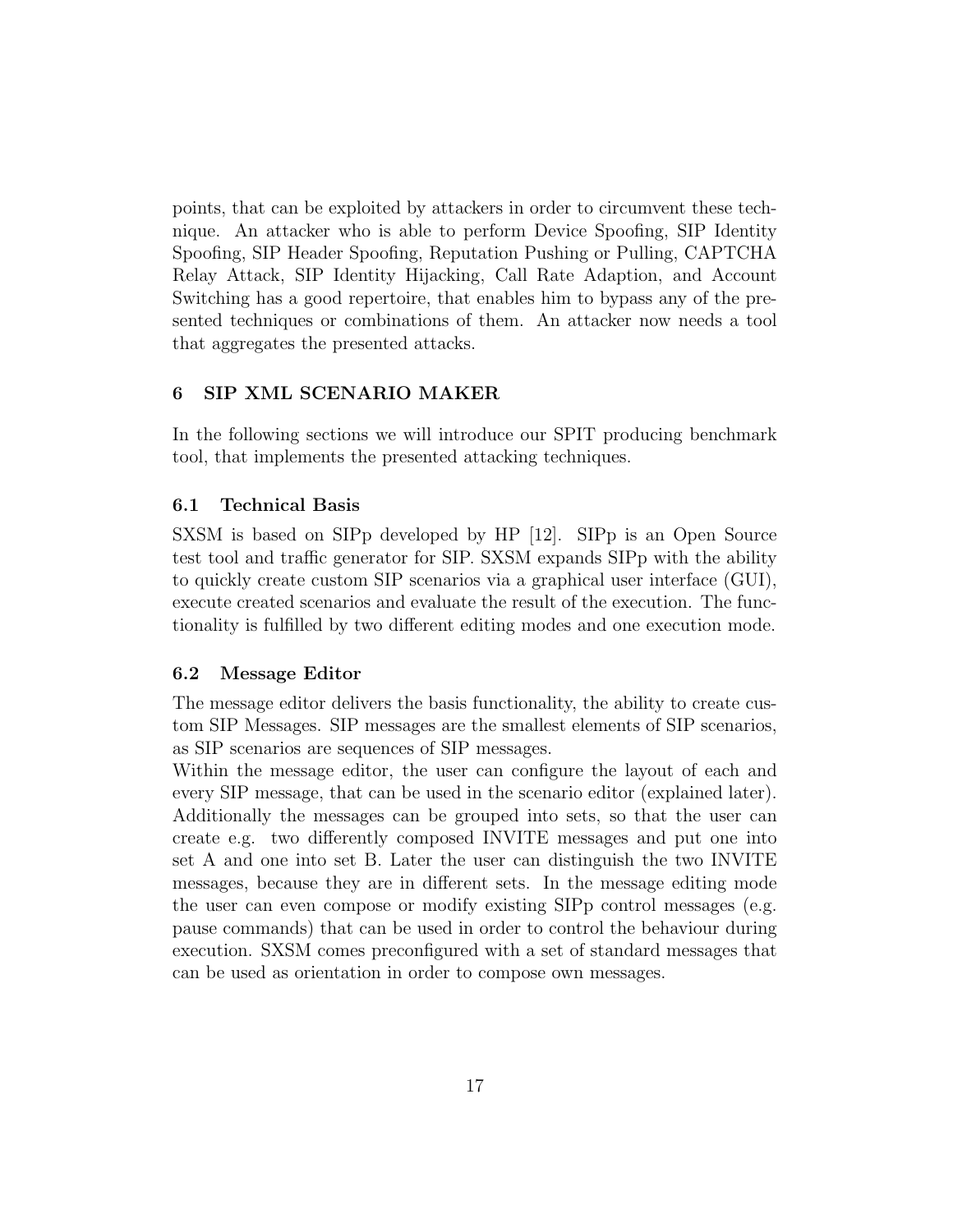### 6.3 Scenario Editor

The scenario editor is the core element of SXSM. In this mode the user can create SIP scenarios, based on the bricks created in the message editor. Even the scenarios can be grouped in different sets. The user must chose a name for a scenario and can then select from the list of messages, the messages he wants to add to the scenario and in which order they should appear. Afterwards the user can edit the scenario, that is presented as an XML file, in detail. Let us assume the user wants to create a scenario where an INVITE message is sent, then a "100 Trying" is received, then a "180 Ringing" is received then a "200 OK" is received. In this case the user simply selects these messages and adds them to the scenario, saves the scenario file and work is done.

#### 6.4 Shoot Mode

The shoot mode represents the execution mode. In this mode the user can put previously created SIP scenarios into a sequence, execute them one after the other and evaluate the results presented.

The user selects scenarios from the scenario list and adds them to the shoot list, then he configures the call rate (calls per time period), then he enters information about the target (remote IP, remote port) and about himself (local IP, local port). After this information has been provided, he must provide information about the SIP identities, that should be used for the execution. The user can choose, if he wants to use fixed values for both source and target SIP URI or inject values from an external CSV file. In first case he must provide a user name for the targeted SIP URI and this user name will be used for each and every call, that is executed through the shoot list. If the user wants to inject values from an external CSV, he must specify the location of the file. After all parameters have been set, the user can execute the shoot list. SXSM then feeds SIPp with the input data and waits until the scenarios are executed. When the execution is fulfilled, SXSM evaluates the exit codes, that were generated by SIPp. The following exit codes are considered:

- 0: All calls were successful
- 1: At least one call failed
- 97: exit on internal command. Calls may have been processed. Also exit on global timeout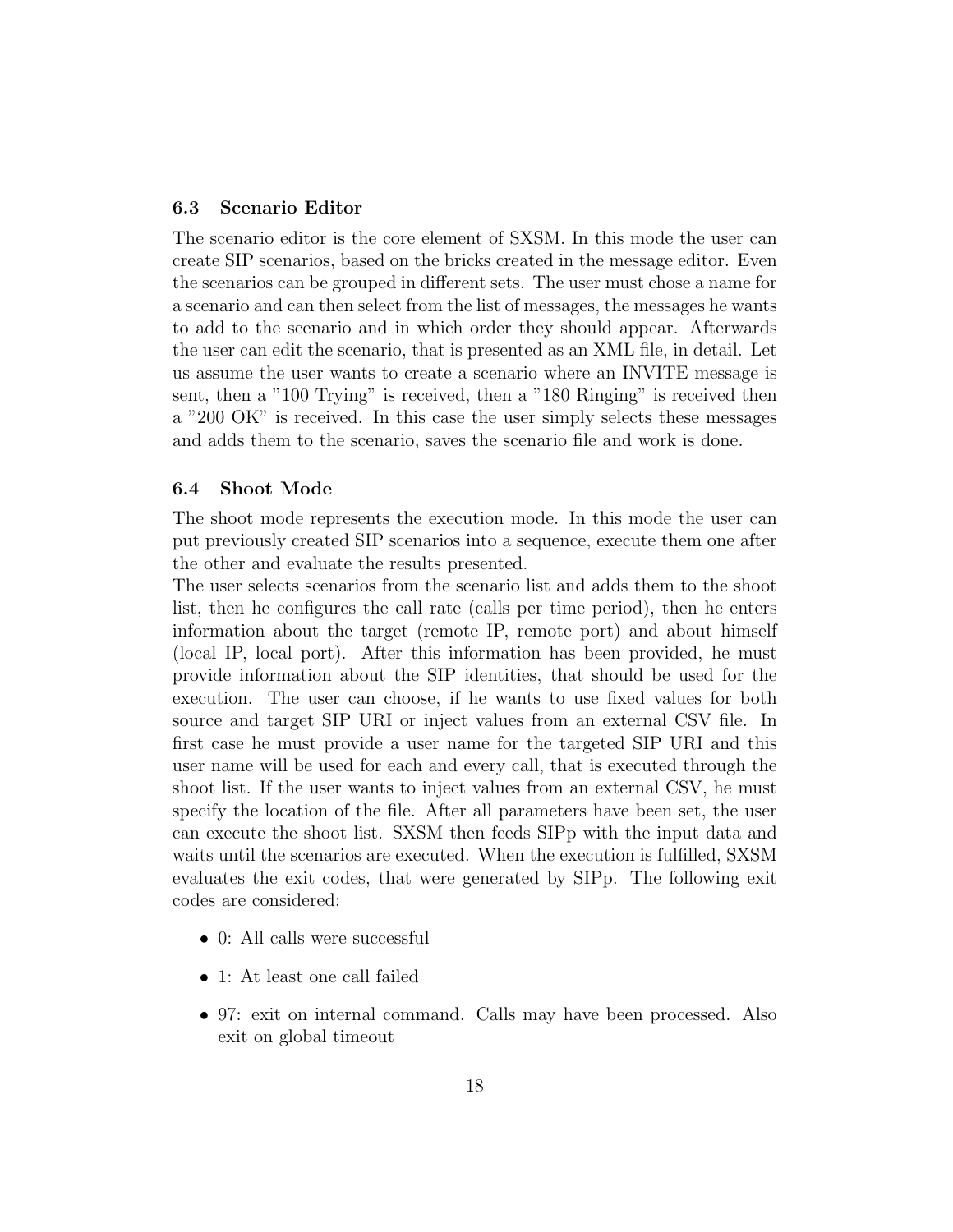- 99: Normal exit without calls processed
- -1: Fatal error

Based on the exit code a success rate is calculated and displayed. If e.g. all scenarios of the shoot list completed with exit code "0" then the success rate is "100". Additionally log files will be presented for each scenario, that can be used for debugging purpose in case of failed scenarios.

# 6.5 Using SXSM as attack tool

As SXSM is implemented within a very broad and modular context, it can be used for all SIP testing purposes and in special as a SPIT producing attack tool. In the following we will discuss how the different attacks, that were presented in the previous sections, can be put into practice.

# 6.5.1 Device Spoofing

The Device Spoofing attack is an attack, that has two facets. As we discussed earlier device fingerprints can be derived from the layout of the SIP messages or from the behaviour. The layout of SIP messages can be manipulated within the message editor of SXSM. If a user wants to imitate the message layout (presence and order of SIP headers) of a device, he simply needs to create a new set of SIP messages, name the set after the device and create the desired SIP messages, according to the wished layout.

The behaviour of the client can be manipulated within the scenario editor. The ability to create scenarios that contain branch points eases this process. A scenario can then contain a section for every message that can be received. The user must only put tests into the scenario with the scheme "if message x is received jump to section y".

# 6.5.2 SIP Identity Spoofing

Identity Spoofing in its simple form is provided by inserting the wished SIP URI in the "From" and "Contact" header of the SIP messages. If the user wants to inject the SIP URI from an external CSV file he must specify this in the scenario file. The user simply needs to put the expression "[fieldn]" where n represents a number (the column of the CSV file) at the position where the user name is usually placed in the "From" or "Contact" header according to the following scheme: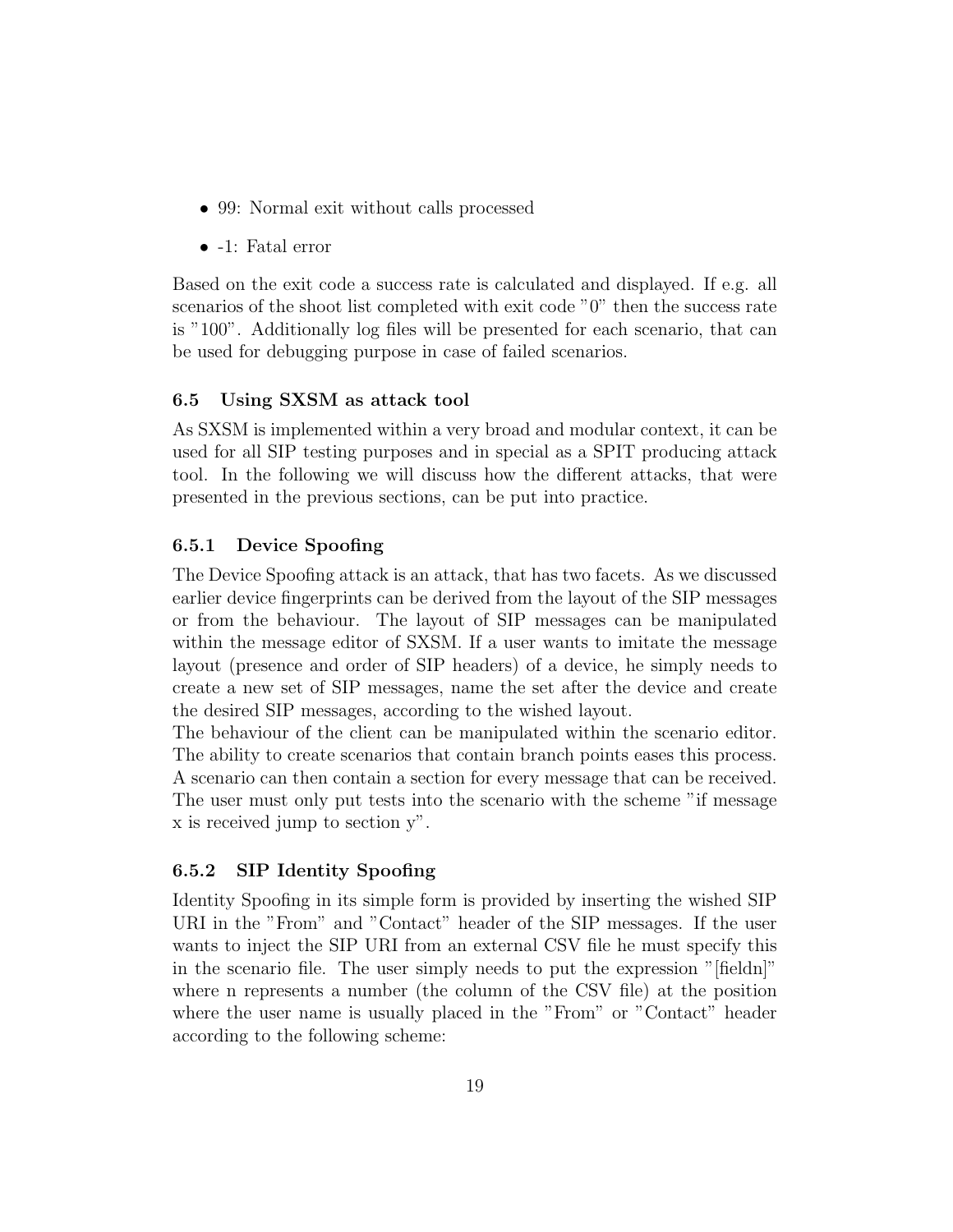From:  $[\text{field}0] \leq sip: [\text{field}1] \otimes [\text{local}_p] \cdot [\text{local}_p]$ 

Here the first column of the "caller.csv" file contains the name of the identity and the second column contains the user name part of the SIP URI.

## 6.5.3 SIP Header Spoofing

SIP Header Spoofing can be fulfilled with two different approaches. The first one is to create custom SIP messages with the message editor and set headers and header values as wished. The second is using standard SIP messages and change values of headers with the detail view of the scenario editor. The first one should be preferred, if the user wants to create a lot of scenarios with the same header value and the second variant should be used, if the user wants to tweak values only once in a while.

## 6.5.4 Call Rate Adaption

The Call Rate Adaption attack can be fulfilled within the shoot mode. The user just needs to add a scenario to the shoot list and adjust the values for call rate. He can put e.g. "Scenario X" into the shoot list and set the call rate to 10 times per second and stop as soon as 100 calls have been finished. With this method it is possible to control in detail how many times in what time period a scenario is executed. As one and the same scenario can be present several times in the shoot list, the user can define the behaviour very precisely. So he can e.g. determine that "Scenario X" should be executed 100 times with a call rate of 10 calls per second and then 20 times with a call rate of 2 calls per second. Note that the phrase "call" means one pass of scenario from beginning to end and does not mean that a call is actually placed. A scenario could e.g. consist of sending an OPTIONS request and receiving the answer.

## 6.5.5 Account Switching

The Account Switching attack is a special form of SIP Identity Spoofing and can be fulfilled by providing an external CSV file with appropriate data. Let us assume the user wants to place 100 calls to hundred different targets with ten different SIP identities. The CSV file for the callee should contain hundred rows and each row should contain the user name of the targeted URI. The CSV file for the caller should contain 10 rows and each row should contain one of the ten user names, that should be used as source. Including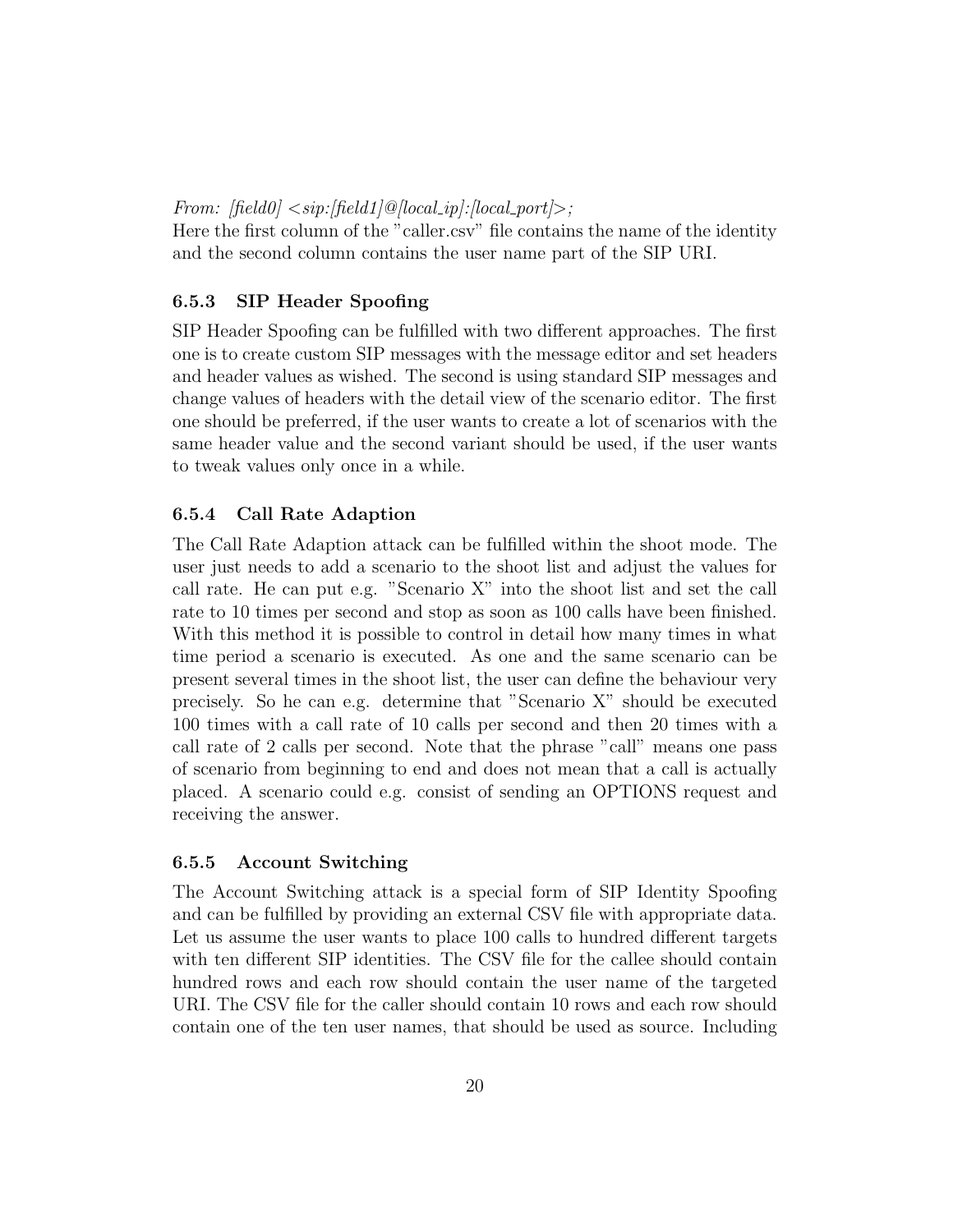the SIP identities for the caller can be fulfilled with the mechanism described in the section about SIP Identity Spoofing. Including the SIP identities of the target can be configured in the shoot mode by selecting the external CSV file as target.

# 6.5.6 Reputation Pushing or Pulling

Reputation Pushing or Pulling is very dependent of the implementation, but can be fulfilled in a generic way. The user simply needs to create two scenarios. One, that sends out a call and one, that receives a call. The receiving scenario should include e.g. a positive reputation value into the BYE message. Note, that this is the point where it is implementation specific, as it depends on the implementation of the Reputation System where the reputation value must be put. Then the user must launch two instances of SXSM and shoot out the calling scenario with one instance and the receiving scenario with the other instance. Combining this technique with Account Switching for the call receiving side can lead to the desired effect of Reputation Pushing or Pulling.

# 6.5.7 SIP Identity Hijacking

SIP Identity Hijacking is again very implementation dependant. but we can take a look at a simple attack derived from [13]. The registration hijacking attack is presented as follows:

- 1. Disable the legitimate user's registration. This can be done by:
	- performing a DoS attack against the user's device
	- deregistering the user (another attack which is not covered here)
	- Generating a registration race-condition in which the attacker sends repeatedly REGISTER requests in a shorter timeframe (such as every 15 seconds) in order to override the legitimate user's registration request.
- 2. Send a REGISTER request with the attacker's IP address instead of the legitimate user's

With SXSM this process could be put into practice, by creating scenarios for each of the presented steps and execute them one after the other, but as the Session Hijacking attack has a variety of aspects, that have to be considered we will not discuss this matter in detail for now.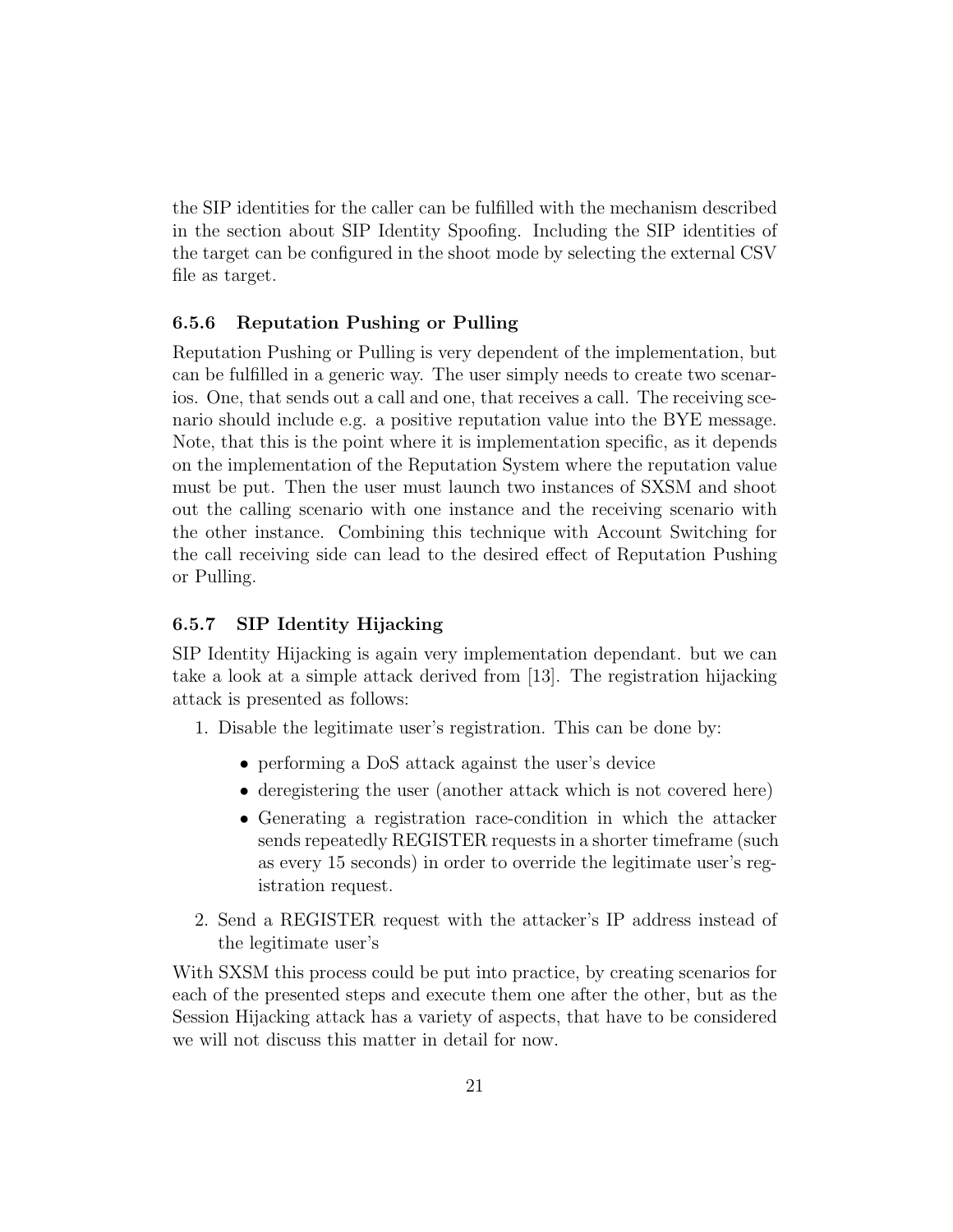### 6.5.8 CAPTCHA Relay Attack

The CAPTCHA Relay Attack can be fulfilled with the Third Party Call Control (3PCC) mechanism. With this mechanism it is possible for SIPp (and therefore for SXSM) to create a communication session with several remote endpoints and so relay e.g. calls. The procedure is fulfilled as follows. The Attacker calls the victim, who sends the Audio CAPTCHA. In response the attacker calls human solver and "REFER"s the victim to him. As the result the victim accepts and the human solver solves CAPTCHAs.

As this attacks is as good as the used CAPTCHA detecting algorithm, the technique must be adapted to future implementations of both CAPTCHA generators and detecters.

## 7 CONCLUSION

This paper described the main aspects, that should be considered by developers of anti SPIT solutions. We saw, that a precise problem definition is mandatory for SPIT research, as we can only cover all aspects, if we clearly know which problems have to be faced. Then we saw, that state of the art anti SPIT mechanism still embody both technical and practical weak points, that can be viewed as vulnerabilities. In the last part of this paper we got an impression of how this vulnerabilities can be abused by attackers, with a simple attack tool, whose power lays in full control over the SIP protocol. The next step of research should consider the presented attacks and develop mechanism that blank out these vulnerabilities.

### References

- [1] J. Rosenberg, C. Jennings, RFC 5039 The Session Initiation Protocol (SIP) and Spam, IETF, 2008.
- [2] M. Hansen, M. Hansen, J. M¨oller, T. Rohwer, C. Tolkmit and H. Waack, Developing a Legally Compliant Reachability Management System as a Countermeasure against SPIT, 2007.
- [3] S. Dritsas, J. Mallios, M. Theoharidou, G.F. Marias and D. Gritzalis, Threat Analysis of the Session Initiation Protocol Regarding Spam, IEEE, 2007.